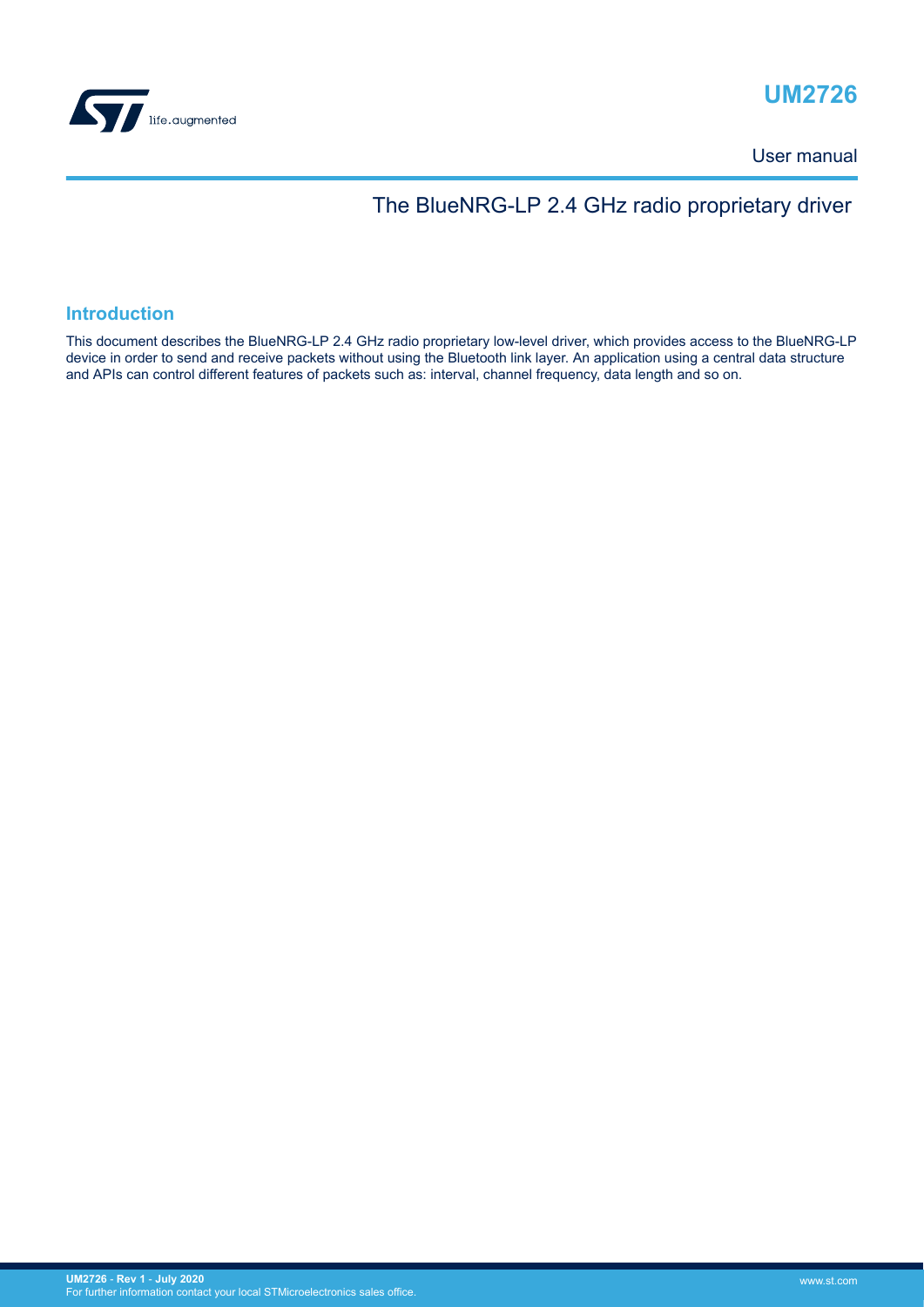## <span id="page-1-0"></span>**1 BlueNRG-LP radio operation**

The BlueNRG-LP 2.4 GHz radio low level driver interface controls 2.4 GHz radio. Furthermore, it interacts with the wake-up timer, which runs on the slow 32 kHz clock, the RAM memory and the processor.

RAM is used to store radio settings, the current radio status, the data received and data to be transmitted. The radio low level driver can manage up to 8 different radio configurations also called state machines.

Several features are autonomously managed by the radio, without intervention of the processor:

- Packet encryption
- Communication timing
- Sleep management

A number of additional features are present and they are specifically related to the Bluetooth low energy standard like the Bluetooth channel usage.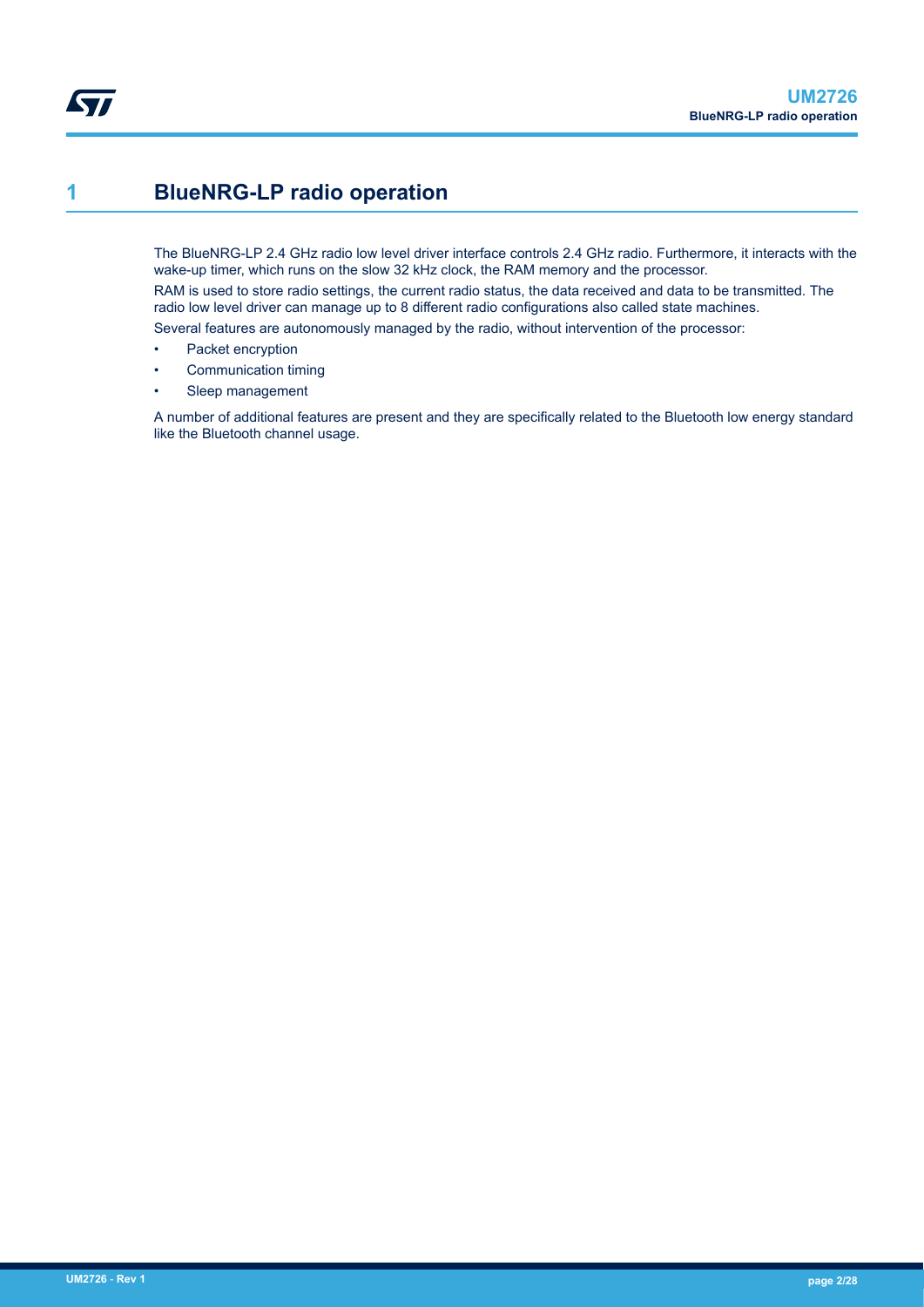## <span id="page-2-0"></span>**2 Data packet format**

There is only one packet format used in the BlueNRG-LP, it is shown below.

#### **Figure 1. Packet format**

|                   | Preamble | <b>NetworkID</b> | <b>Header</b> | Lenath | Data      | CRC     |
|-------------------|----------|------------------|---------------|--------|-----------|---------|
| <b>BlueNRG-LP</b> | byte     | 4 bytes          | byte          | byte   | 255 bytes | 3 bytes |

A packet consists of six fields which, only four are user-accessible:

- By default, the preamble is 1-byte long. But, the user can define how many times to repeat the preamble through RADIO\_SetPreambleRep().
- NetworkID is the address of the device, expressed in 4 bytes. The receiver device accepts only those packets whose NetworkID field is the same as the one in its own address. The NetworkID should satisfy the following rules:
	- It has no more than 6 consecutive zeros or ones
	- It has not all 4 octets equal
	- It has no more than 24 transitions
	- It has a minimum of 2 transitions in the most significant 6 bits

The NetworkID field is user-accessible through API RADIO\_SetTxAttributes() or API HAL\_RADIO\_SetNetworkID().

- Header can accept any values and its length is 1 byte. It can be used as a byte of data, but no encryption is applied to this field.
- Length represents the length of the data field. The user sets this value for a packet to transmit or reads this value from a received packet.

The maximum number of bytes of the payload (with or without encryption) that the BlueNRG-LP link layer can accept in reception is 255. The user can set the value of this threshold (from 0 to 255) at hardware level through API RADIO SetMaxRecievedLength().

Then, the maximum value of the length field is 255 for the BlueNRG-LP, with some exceptions. If the encryption is enabled, at the maximum length of the data field, it must subtract 4 bytes. These 4 bytes are reserved for the MIC field added to the packet as shown in [Figure 2. Packet format with encryption enabled](#page-3-0). Packet format with encryption enabled. The table below contains a summary about the length field.

|            | Data channels | Data channels with<br>encryption | Advertising channels | Advertising channels<br>with encryption |
|------------|---------------|----------------------------------|----------------------|-----------------------------------------|
| BlueNRG-LP | 255           | 251                              | 255                  | 251                                     |

#### **Table 1. Values in bytes for the length field**

To avoid memory corruption due to bad length field received (in packet where the CRC check fails), the user must reserve the maximum memory for packet received that includes 2 bytes of header field as well as the data field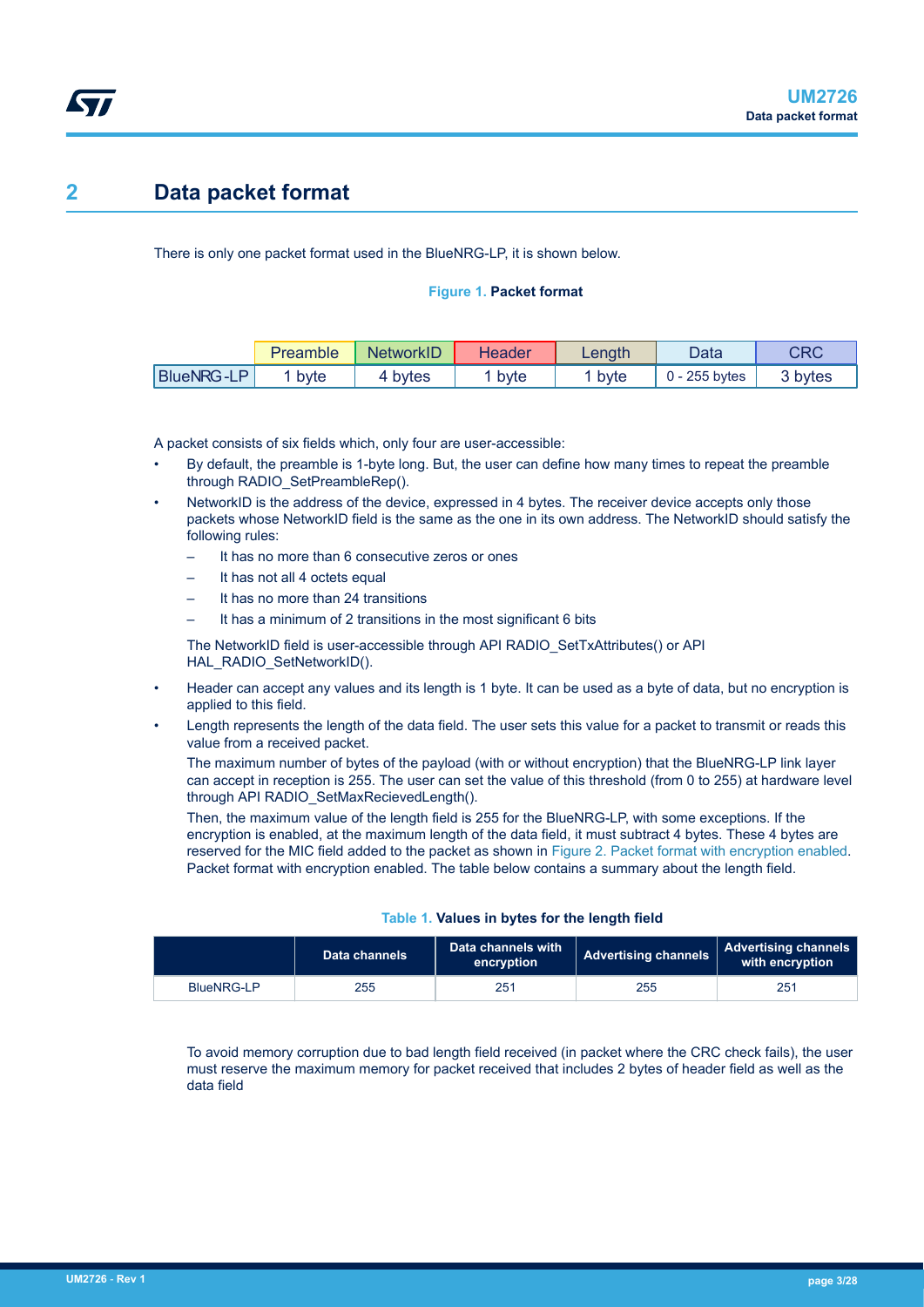<span id="page-3-0"></span>

• Data can accept any value and its length is decided by the length field. The user defines a memory buffer in order to set the header field, the length field and data field as follows:

| PacketBuffer[0] = $0x01$ ; // Header field |  |  |  |
|--------------------------------------------|--|--|--|
| PacketBuffer[1] = 5; // Length field       |  |  |  |
| PacketBuffer[2] = $0x02$ ; // Data byte 1  |  |  |  |
| PacketBuffer[3] = $0x03$ ; // Data byte 2  |  |  |  |
| PacketBuffer[4] = $0x04$ ; // Data byte 3  |  |  |  |
| PacketBuffer[5] = $0x05$ ; // Data byte 4  |  |  |  |
| PacketBuffer[6] = $0x06$ ; // Data byte 5  |  |  |  |

If the encryption is enabled, only the data field is encrypted. The other fields including the header field and the length field are not encrypted.

The CRC is used to identify corrupted packets. Its length is 3 bytes and the radio generates and checks it during transmission and reception respectively. The user can configure the initial value for the CRC calculation, except in the advertising channels where the initial value is set to 0x555555. The CRC hardware feature can be disabled. It means that the hardware neither appends the CRC in transmission nor checks it during reception.

|  |  | Figure 2. Packet format with encryption enabled |
|--|--|-------------------------------------------------|
|  |  |                                                 |

|                   | Preamble | <b>NetworkID</b> | Header | Lenath | Data         | MIC   | CRC     |
|-------------------|----------|------------------|--------|--------|--------------|-------|---------|
| <b>BlueNRG-LP</b> | byte     | bytes            | byte   | byte   | 251<br>bytes | bytes | 3 bytes |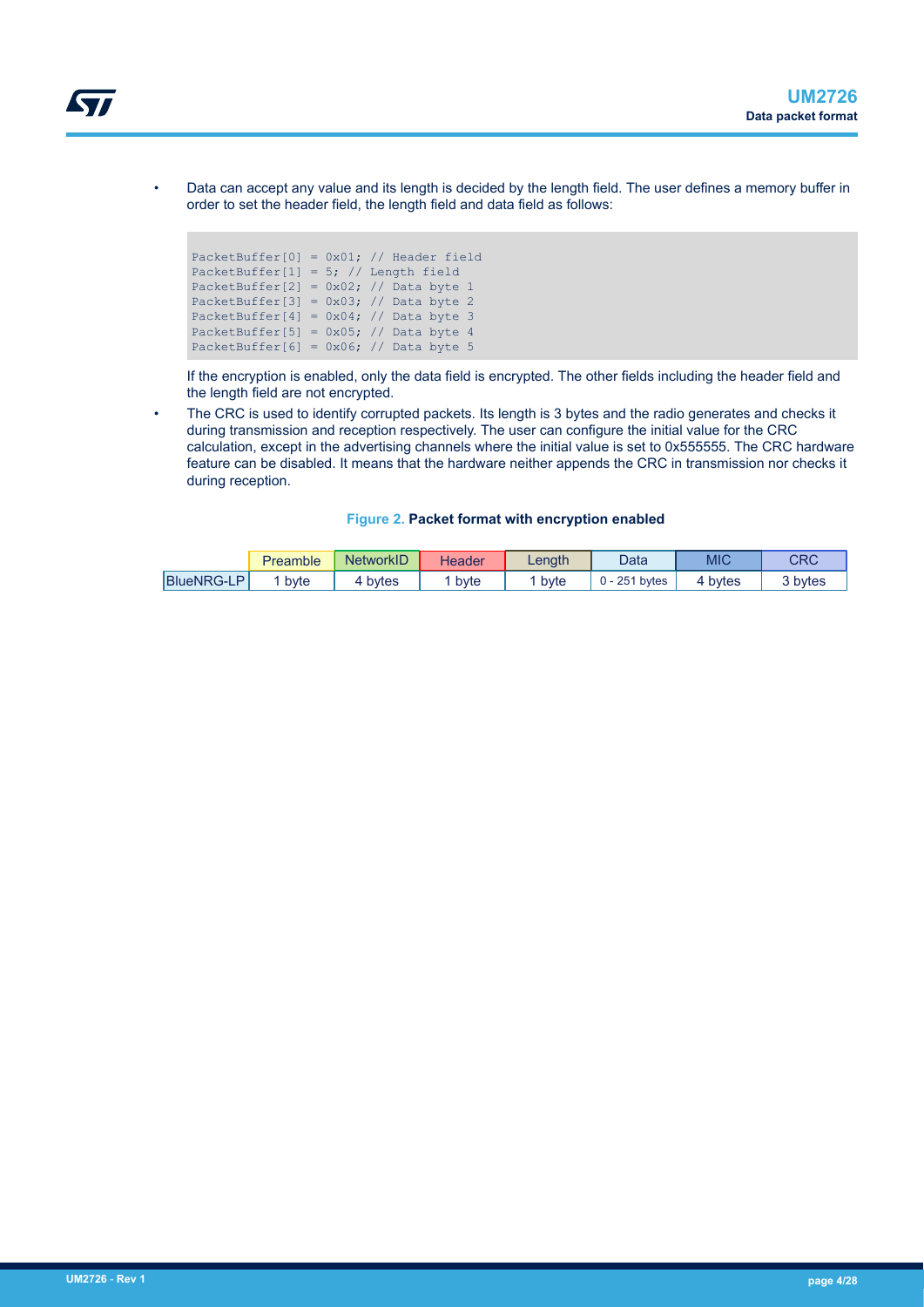## **3 Radio low level driver framework**

## **3.1 Description**

<span id="page-4-0"></span>W

The radio low level driver consists of four files:

- bluenrg\_lp\_ll\_radio.h
- bluenrg\_lp\_ll\_radio.c
- bluenrg Ip hal radio.h
- bluenrg lp\_hal\_radio.c

## **3.2 API architecture**

The radio low level driver interface provides a set of APIs (file bluenrg Ip II radio.c) which allows the following functions to be addressed :

- Radio initialization
- **Encryption**
- Set receiver and transmitter Phy  $(1 \text{ Mbps}, 2 \text{ Mbps}, S = 2, S = 8)$
- Communication channel management
- Set the network ID, CRC initial value, power level
- Set the maximum received packet length and the receive timeout
- Test commands (tone)

List of APIs managing these settings are:

- RADIO\_Init()
- RADIO\_SetEncryptionCount()
- RADIO\_SetEncryptionAttributes()
- RADIO\_SetEncryptFlags()
- RADIO\_EncryptPlainData()
- RADIO\_Set\_ChannelMap()
- RADIO\_SetChannel()
- RADIO\_SetTxAttributes()
- RADIO\_SetBackToBackTime()
- RADIO\_SetTxPower()
- RADIO\_SetReservedArea()
- RADIO\_MakeActionPacketPending()
- RADIO\_SetPhy()
- RADIO\_SetMaxRecievedLength()
- RADIO\_SetPreambleRep()
- RADIO\_SetDefaultPreambleLen()
- RADIO\_DisableCRC()
- RADIO\_StopActivity()
- RADIO\_StartTone()
- RADIO\_StopTone()

Most of the APIs modify the parameters of the state machine passed as parameter. On the other hand, some parameters are global, that is they are valid for all the state machines. One of which is the receive timeout that is set calling RADIO\_SetGlobalReceiveTimeout(). This value sets the duration of the receive window in microseconds.

The radio low level driver uses a central data structure that consists of a linked list of ActionPackets. An ActionPacket is a structure (C language) that, in conjunction with the APIs above, defines a complete operation of transmission or reception. It also includes a number of callbacks, which allow the user to define a chain of actions.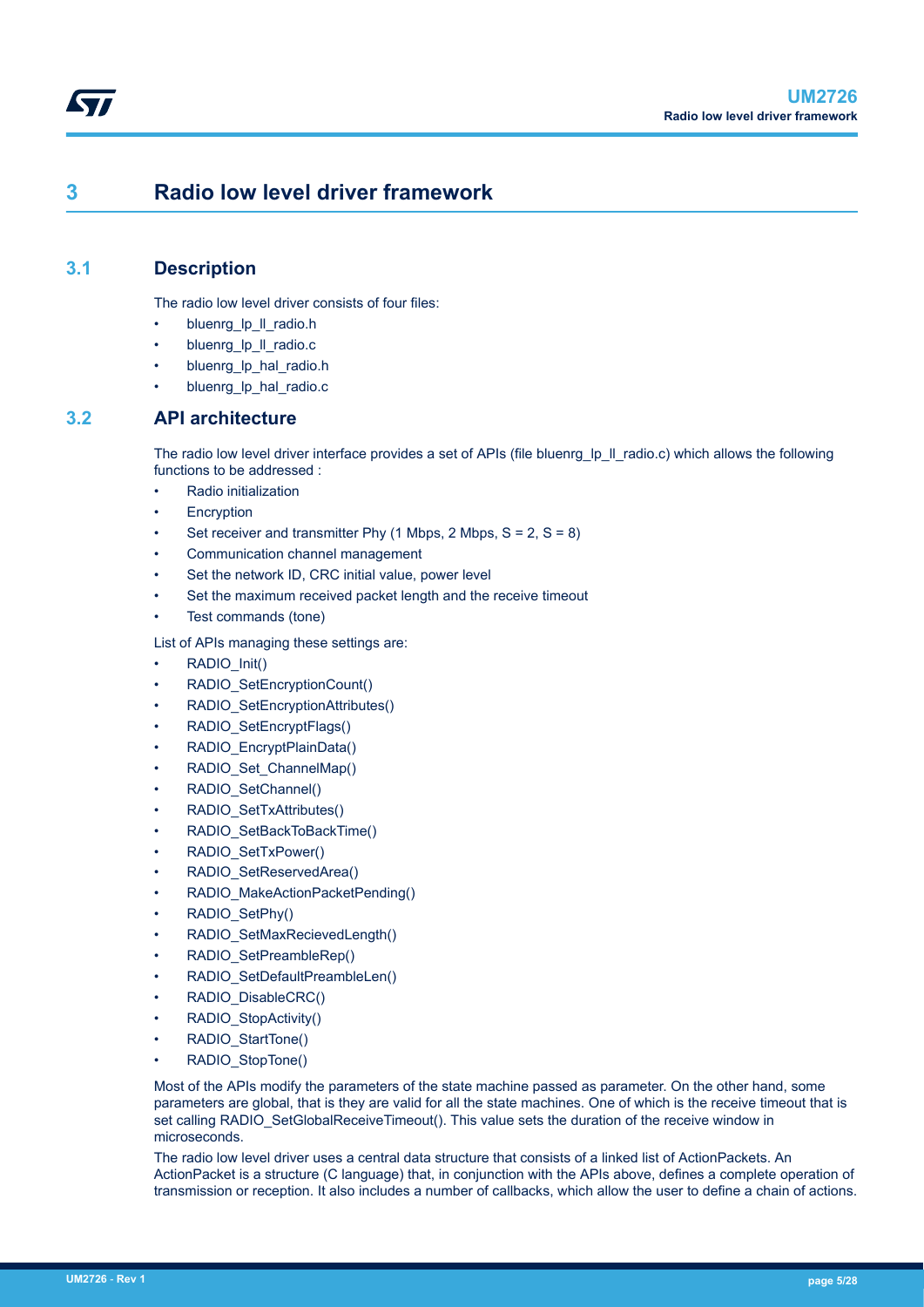<span id="page-5-0"></span>ST

The ActionPacket is composed of input fields used to configure the action and output fields holding information on the action once it has been executed. The table below contains the information on these fields.

| Parameter name                                   | Input/output  | <b>Summary</b>                                                                                                                                                                                                         |
|--------------------------------------------------|---------------|------------------------------------------------------------------------------------------------------------------------------------------------------------------------------------------------------------------------|
| <b>StateMachineNo</b>                            | IN            | This parameter indicates the state machine number for<br>this action. From 0 to 7                                                                                                                                      |
| ActionTag                                        | IN            | The configuration of the current action.                                                                                                                                                                               |
|                                                  |               | Details of the flags in the Action Tag table                                                                                                                                                                           |
| MaxReceiveLength                                 | IN            | Set the maximum number of bytes that the link controller<br>accepts in reception. It is between 0 and 255 byte                                                                                                         |
| WakeupTime                                       | IN            | Contains the wake-up time in microseconds if it is<br>relative. If it is absolute, the time is expressed in system<br>time units (STU). More about STU can be found in the<br>BlueNRG-LP timer module application note |
| *next true                                       | IN            | Pointer to next ActionPacket if condRoutine() returns<br><b>TRUE</b>                                                                                                                                                   |
| *next false                                      | IN            | Pointer to next ActionPacket if condRoutine() returns<br><b>FALSE</b>                                                                                                                                                  |
| (*condRoutine)<br>(ActionPacket*)                | IN            | User callback necessary to decide the next action in a<br>linked list of ActionPackets. The routine is time critical<br>and it must end within 45 us.                                                                  |
| (*dataRoutine)<br>(ActionPacket*, ActionPacket*) | IN            | User callback to manage data                                                                                                                                                                                           |
|                                                  |               | Pointer to the array with the data to send (header, length<br>and data field), for TX.                                                                                                                                 |
| *data                                            | <b>IN/OUT</b> | Pointer to the array where the data received are copied,<br>for RX. In case of RX, the array must have the max. size<br>as explained in Section 2 Data packet format                                                   |
| timestamp receive                                | <b>OUT</b>    | This field contains the timestamp when a packet is<br>received. It is intended to be used in the dataRoutine()<br>callback routine. RX only.<br>It is expressed in STU. One STU is 625/256<br>microseconds.            |
| status                                           | <b>OUT</b>    | The status register with the information on the action.                                                                                                                                                                |
| rssi                                             | <b>OUT</b>    | The RSSI of the packet was received with. RX only.                                                                                                                                                                     |

#### **Table 2. ActionPacket structure**

The ActionTag is a bitmask used to enable different features of the radio, used by the ActionPacket. The table below explains these parameters.

#### **Table 3. ActionTag field description**

| <b>Bit</b> | <b>Name</b>        | <b>Description</b>                                                                                                                                                                |
|------------|--------------------|-----------------------------------------------------------------------------------------------------------------------------------------------------------------------------------|
| 6          | <b>INC CHAN</b>    | This bit activates automatic channel increment. The API<br>RADIO SetChannel( $(1)$ <sup>(1)</sup> sets the value of the increment.<br>$0:$ no increment<br>1: automatic increment |
|            | TIMESTAMP POSITION | This bit sets where the position of the timestamp is taken, at<br>the beginning of the packet or at the end of it.                                                                |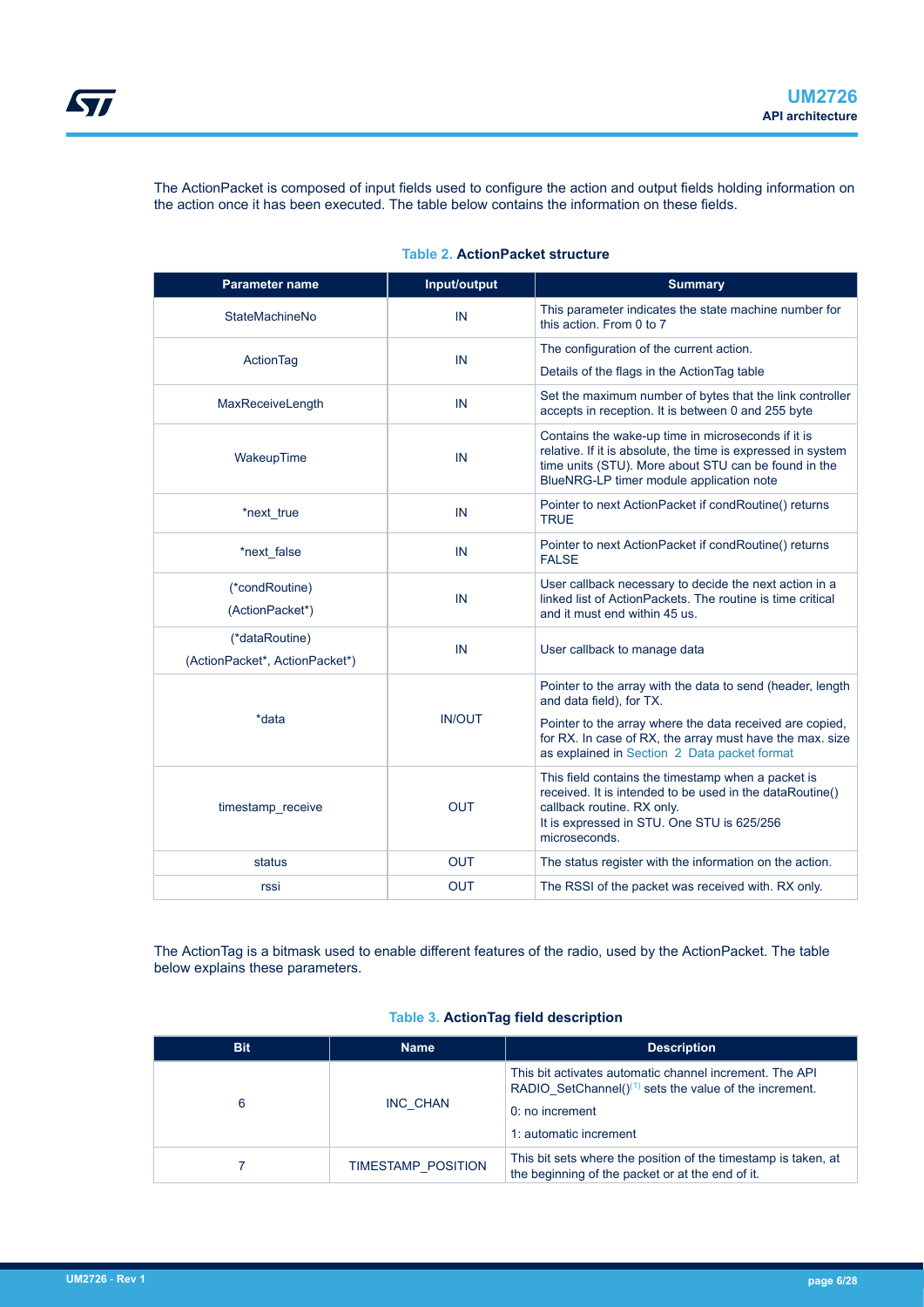| <b>Bit</b> | <b>Name</b>              | <b>Description</b>                                                                                                                                                           |
|------------|--------------------------|------------------------------------------------------------------------------------------------------------------------------------------------------------------------------|
|            |                          | 0: end of the packet, when the demodulator receives the last<br>bit of the packet received or when the last transmitted bit has<br>been shifted out from the transmit block. |
|            |                          | 1: beginning of the packet, when the demodulator detects the<br>preamble + access address. Rx only                                                                           |
|            |                          | It determines if the WakeupTime field of the ActionPacket is<br>considered as absolute time or relative time to the current.                                                 |
| 5          | <b>RELATIVE</b>          | 0: absolute                                                                                                                                                                  |
|            |                          | $1:$ relative                                                                                                                                                                |
|            |                          | This bit determines whether whitening is disabled or not                                                                                                                     |
| 4          | <b>WHITENING DISABLE</b> | 0: whitening enabled                                                                                                                                                         |
|            |                          | 1: whitening disabled                                                                                                                                                        |
| 3          | <b>RESERVED</b>          | <b>RESERVED</b>                                                                                                                                                              |
|            |                          | In the Radio handler, this bit determines if the action (RX or<br>TX) is going to be executed based on the back-to-back time<br>or based on the WakeupTime.                  |
| 2          | <b>TIMER WAKEUP</b>      | If it is the first action, this bit is ignored since it is going to be<br>executed always based on the WakeupTime.                                                           |
|            |                          | 0: based on the back-to-back time (default $150 \mu s$ ).                                                                                                                    |
|            |                          | 1: based on the WakeupTime                                                                                                                                                   |
|            |                          | This bit determines if the action is an RX action or a TX<br>action.                                                                                                         |
| 1          | <b>TXRX</b>              | 1: TX action                                                                                                                                                                 |
|            |                          | 0: RX action                                                                                                                                                                 |
|            |                          | This bit activates the radio frequency PLL calibration.                                                                                                                      |
| 0          | <b>PLL TRIG</b>          | 0: radio frequency calibration disabled.                                                                                                                                     |
|            |                          | 1: radio frequency calibration enabled.                                                                                                                                      |
|            |                          | User should set this in the first action                                                                                                                                     |

*1. In the advertising channels, the frequency hopping is limited to 1 hop.*

The bits of the status field in the ActionPacket are the same as the status register of the BLUE controller.

<span id="page-6-0"></span>**STI**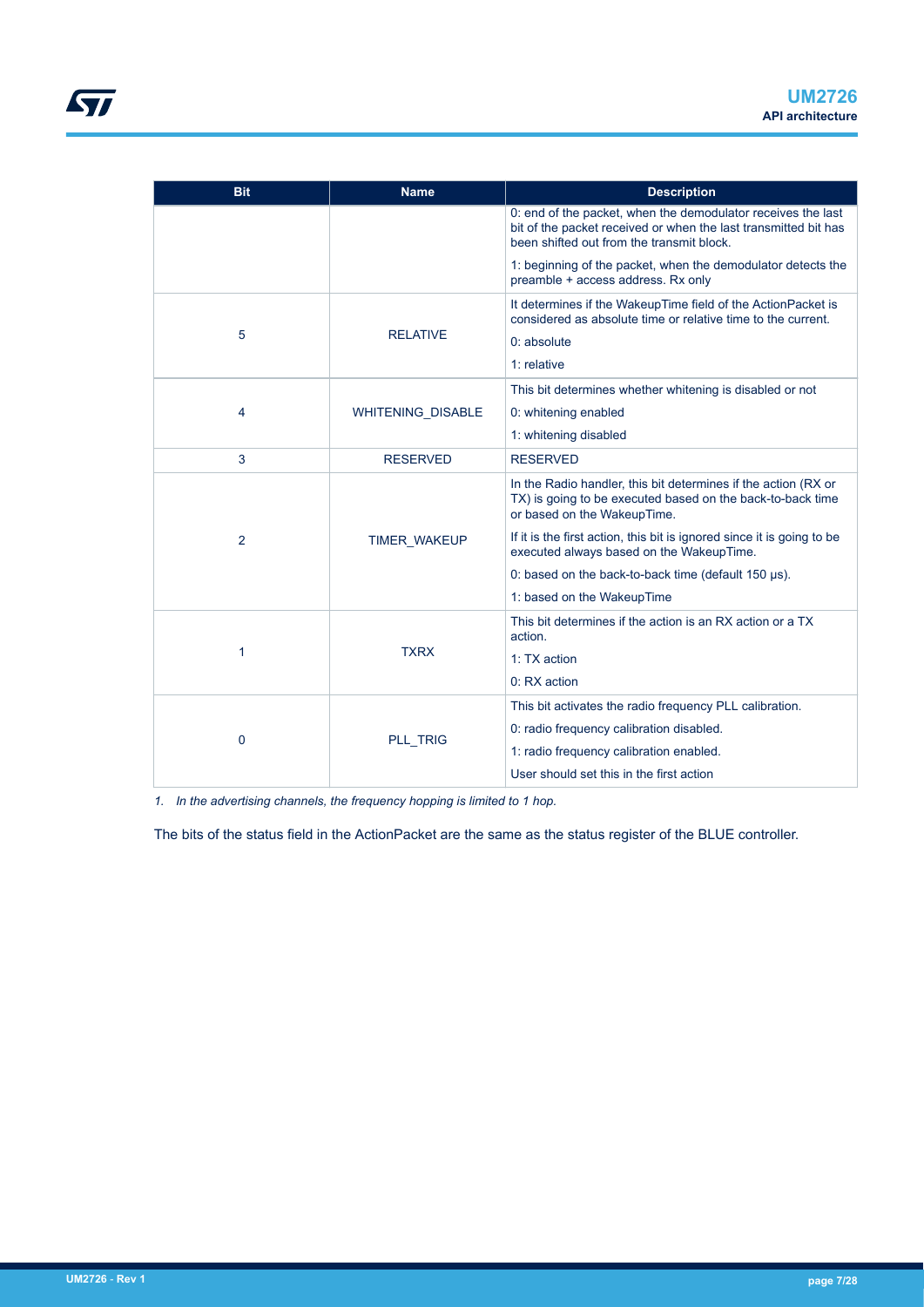## <span id="page-7-0"></span>**4 How to write an application**

There are two ways to write an application: the former is based on the HAL layer composed mainly of four APIs, and the latter based on the use of the ActionPacket data structure.

### **4.1 HAL layer approach**

The simplest way is to use a set of APIs provided in HAL radio driver (file bluenrg\_lp\_hal\_radio.c), that allows the radio to be configured to fulfill the actions below:

- Send a packet
- Send a packet and then wait for the reception of a packet (ACK)
- Wait for a packet
- Wait for a packet and if the packet is received, a packet is sent back (ACK)

In this contest, the user does not need to use the ActionPacket to configure the operations of the radio, but a pointer to a user callback is requested, which handles different information according to the executed action:

- TX action: IRQ status
- RX action: IRQ status, RSSI, timestamp and data received

The user callback is called in interrupt mode, in particular in the BLE\_TX\_RX\_IRQHandler(), that has the maximum priority.

The second parameter of each API is a relative time in microseconds that represents when the next radio activity starts from the moment in which the API is called. This delay must be big enough as otherwise it is not possible to program the radio timer and an error code is returned.

The user can choose the desired time without taking into account the time that the radio uses for its setup. Then, the delay that is passed to the API, represents when the first bit is transmitted or the receive window starts.

#### **Figure 3. Relative time**



## **4.2 TX example with HAL layer**

Below is an example where the radio is programmed to send a packet periodically, with a time between two consecutive packets of 10 ms. Each packet contains 3 bytes of data.

*Note: The radio initialization is followed by the timer module initialization.* The ActionPacket structure is not used directly in this example, but it is used through the APIs of the HAL layer.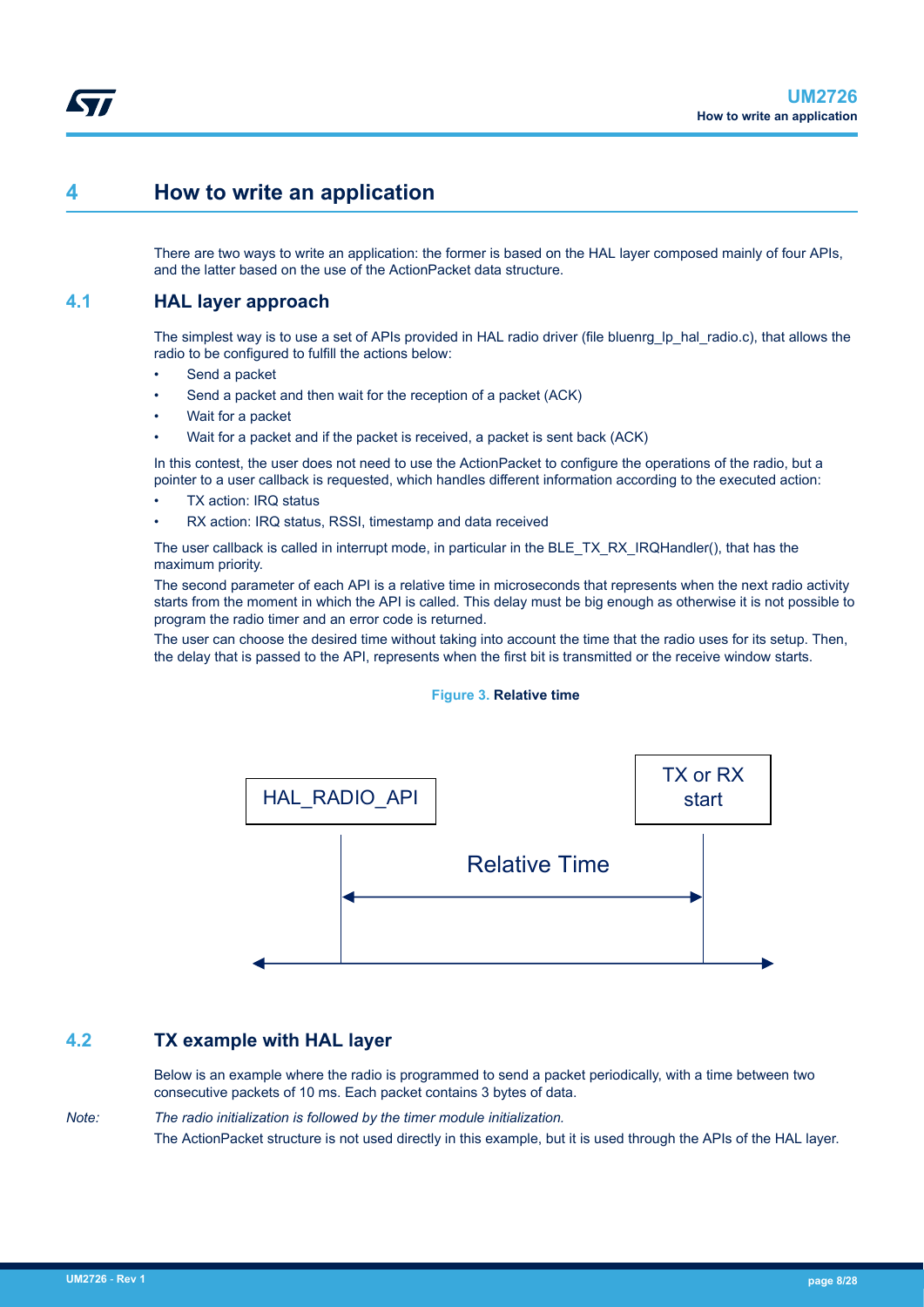```
uint8_t send_packet_flag = 1;
uint8<sup>t</sup> packet[5];
int main(void)
{
   HAL VTIMER InitType VTIMER InitStruct = {HS STARTUP TIME, INITIAL CALIBRATION,
CALIBRATION INTERVAL};
    /* System initialization function */
    if (SystemInit(SYSCLK_64M, BLE_SYSCLK_32M) != SUCCESS) {
       /* Error during system clock configuration take appropriate action */
      while(1):
\qquad \qquad \} /* Radio configuration*/
  RADIO Init();
   /* Timer Init */
    HAL_VTIMER_Init(&VTIMER_InitStruct);
   /* Set the Network ID *HAL RADIO SetNetworkID(0x88DF88DF);
     /* Set the RF output power at max level */
   RADIO SetTxPower(MAX_OUTPUT_RF_POWER);
  packet[0] = 1; /* Header field */
  packet [1] = 3; /* Length field */
   packet[2] = 2; /* Data */
   packet[3] = 3; packet[4] = 4;
   while(1) {
      HAL VTIMER Tick();
      \frac{1}{x} If ready, a new action is scheduled */
      if(send_packet_flag == 1) {
        send packet flag = 0; /* Schedule the action with the parameter - channel, wakeupTime, relative time, 
          dataCallback */
         HAL RADIO SendPacket ( 22, 10000, 1, packet, TxCallback );
       } 
  \lambda return 0;
}
void BLE_TX_RX_IRQHandler(void)
{
   RADIO IRQHandler();
```
The user callback, TxCallback(), is defined in order to re-schedule another send packet action as follows:

```
uint8 t TxCallback(ActionPacket* p, ActionPacket* next)
{
   /* Check if the TX action is ended */
  if( p ->status & BLUE STATUSREG PREVTRANSMIT) != 0) {
   /* Triggers the next transmission */
   send packet flag = 1;\rightarrow return TRUE;
}
```
## **4.3 RX example with HAL layer**

}

Below is an example where the radio is programmed to go to RX state periodically. The delay between each RX operation is 9 ms. This ensures that after the first good reception, the RX device wakes up always 1 ms before the TX device (configured in [Section 4.2 TX example with HAL layer\)](#page-7-0) starts to send the packet (guard time).

*Note: The maximum length of the payload is set to 255 bytes.* The RX timeout is 20 ms. This value is big enough to ensure that at least one packet should be received.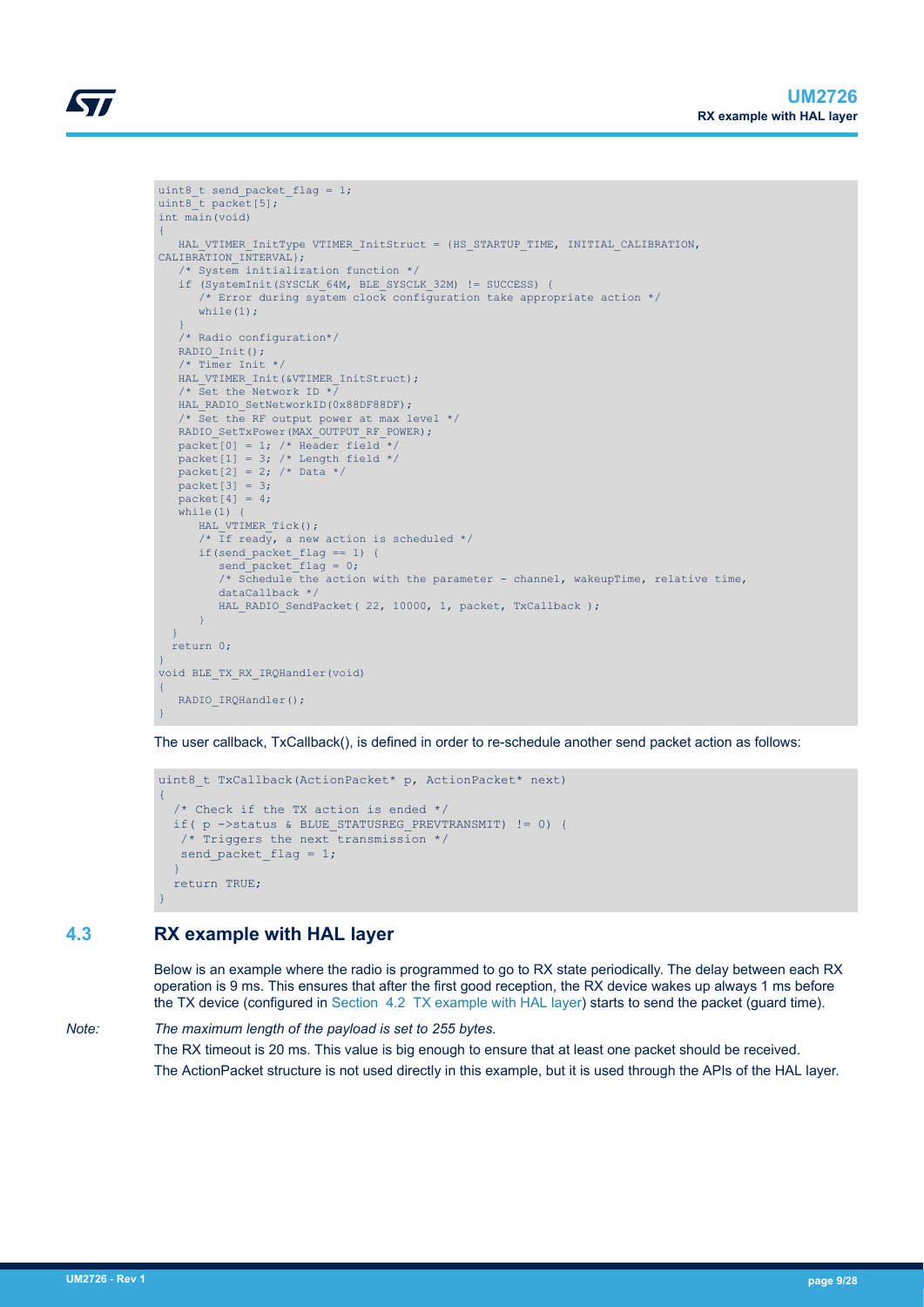```
uint8 t rx flag = 1;
uint8\overline{t} packet[MAX_PACKET_LENGTH];
int main(void)
{
   HAL VTIMER InitType VTIMER InitStruct = {HS STARTUP TIME, INITIAL CALIBRATION,
CALIBRATION INTERVAL};
    /* System initialization function */
    if (SystemInit(SYSCLK_64M, BLE_SYSCLK_32M) != SUCCESS) {
      \prime\star Error during system clock configuration take appropriate action \star/while(1);
\left\{\begin{array}{cc} 1 & 1 \\ 1 & 1 \end{array}\right\} /* Radio configuration*/
   RADIO Init();
    /* Timer Init */
   HAL VTIMER Init(&VTIMER InitStruct);
    /* Set the Network ID */
   HAL_RADIO_SetNetworkID(0x88DF88DF);
   while(1) {
     HAL VTIMER Tick();
        /* If ready, a new action is scheduled */
      if(rx flag == 1) {
         rx_flag = 0;
          /* Schedule the action with the parameter - channel, wakeupTime,
           relative time, RX timeout, timestamp, dataCallback */
         HAL RADIO ReceivePacket ( 22, 9000, packet, 20000, 255, RxCallback );
      }
    }
    return 0;
}
void BLE_TX_RX_IRQHandler(void)
{
   RADIO_IRQHandler();
```
The user callback, RxCallback(), is defined in order to re-schedule another reception and retrieve the information if a packet has been received as follows:

```
uint8 t RxCallback(ActionPacket* p, ActionPacket* next)
{
    /* Check if the RX action is ended */
  if( (p->status & BLUE STATUSREG PREVTRANSMIT) == 0) {
      /* Check if a packet with a valid CRC is received */
      if((p->status & BLUE_INTERRUPT1REG_RCVOK) != 0) {
      \frac{1}{x} Retrieve the information from the packet */
        // p->data contains the data received: header field | length field | data field
        // p->rssi
        // p->timestamp_receive
\left\{\begin{array}{cc} 1 & 1 \\ 1 & 1 \end{array}\right\}/* Check if a RX timeout occurred */else if( (p->status & BLUE INTERRUPT1REG RCVTIMEOUT) != 0) {
\left\{\begin{array}{cc} 1 & 1 \\ 1 & 1 \end{array}\right\} /* Check if a CRC error occurred */
      else if ((p->status & BLUE_INTERRUPT1REG_RCVCRCERR) != 0) {
\left\{\begin{array}{cc} 1 & 1 \\ 1 & 1 \end{array}\right\}\rightarrow /* Triggers the next reception */
  rx flag = 1; return TRUE;
}
```
}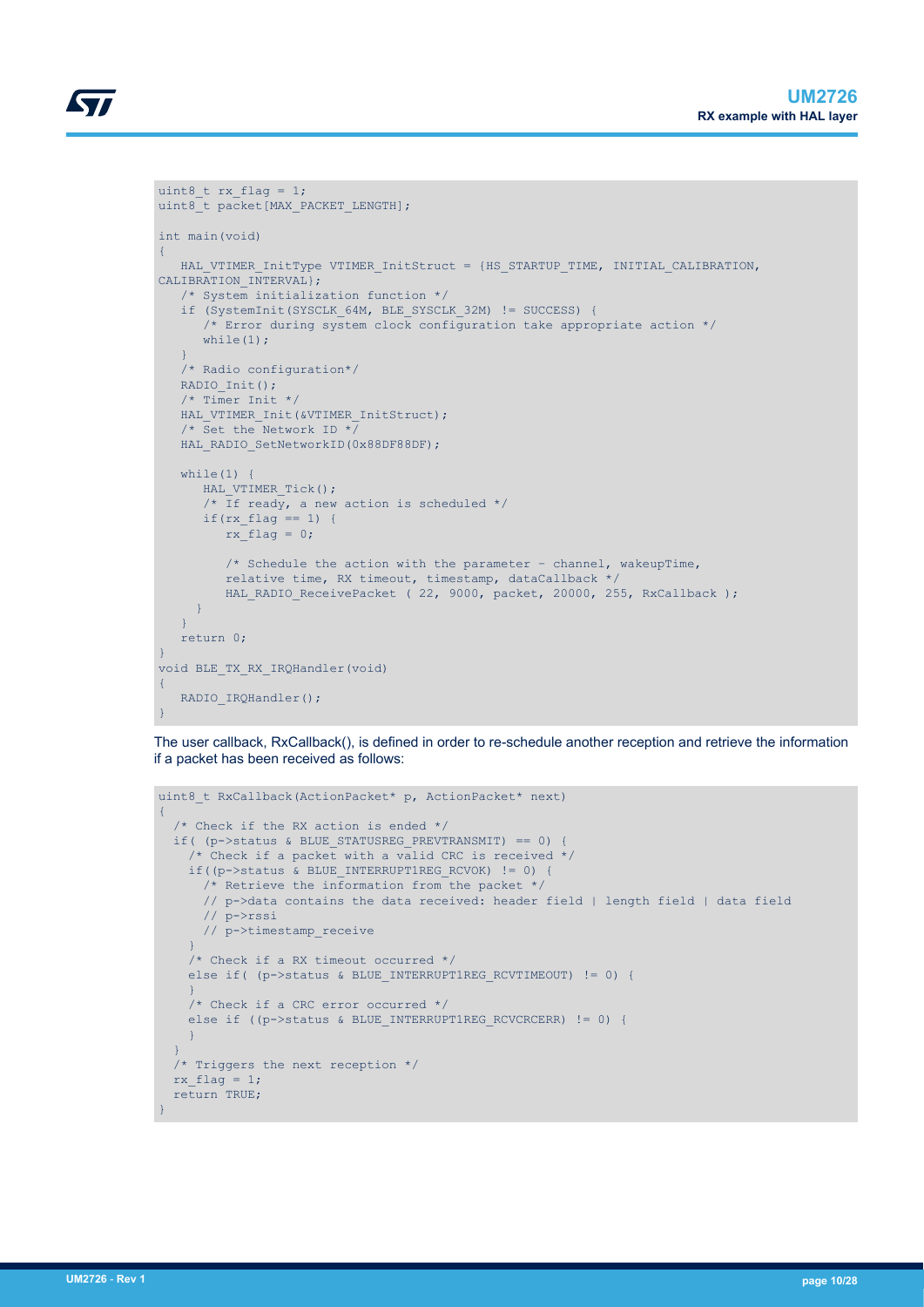### <span id="page-10-0"></span>**4.4 ActionPacket approach**

The most flexible way is to declare a number of ActionPackets, according to the actions that must be taken by the radio. Then the user fills these structures with the description of the operations to execute. For each ActionPacket, the API RADIO\_SetReservedArea() must be called in order to initialize the information of the ActionPacket itself.

To start the execution of an ActionPacket, the API RADIO MakeActionPacketPending() has to be called. After this, the application could:

- Make sure that another ActionPacket is called, by linking the ActionPackets together and then decide which ActionPacket executes within the condition routine.
- Reactivate the radio execution by calling again the API RADIO\_MakeActionPacketPending().

All further actions are handled in interrupt mode as for the HAL layer approach, but in this case, the user handles two callback functions:

• Condition routine: condRoutine()

It provides the result of the current ActionPacket, and it returns TRUE or FALSE. Depending on this, the next ActionPacket linked to the current one is selected from two possibilities:

- next\_true ActionPacket1
- next\_false ActionPacket2

The purpose of this mechanism is to differentiate the next action of the scheduler. For example the condition routine in an RX action can decide:

- To schedule the next\_true ActionPacket, if the packet received is good (ActionPacket1)
- To schedule the next\_false ActionPacket, if the packet received is not good (ActionPacket2)
- Data routine: dataRoutine()

It provides information as data received or transmitted, RSSI, timestamps and others. Besides, it is intended to modify the transmit data for the next packet based upon the last received data. This could be used to modify the packet data to be sent.

The goal of the multiple callbacks is to enable the user to access to the total performance of the radio, by avoiding time criticality bottlenecks. The goal is to bundle time critical aspects in the condition routine, and have the rest of the framework to be non-time-critical.

One benefit is that the framework forces the user to split code over smaller routines, which leads to more structured programming.

The most time critical operations are performed in the condRoutine(). Here the next activity is chosen according to some criteria and then patched on the fly. It is obvious that this must occur before the radio controller starts its operation, otherwise the patch is ignored.

The maximum execution time of the condition routine is about the back-to-back time less the time that the radio spends for the RF setup. For the moment, it can be considered that the radio in a back-to-back scenario needs 70 µs to set up. Then if the back-to-back time is 150 µs, the condRoutine() has about 80 µs to set the pointer to the next activity.

Therefore, the dataRoutine() has about the remaining time to modify, for example, the data to send. The figure below summarizes the timing of the different callbacks.

#### **Figure 4. Callback timing**



1: before this time, the condition routine must end.

2: before this time, the updating of the next packet must be completed.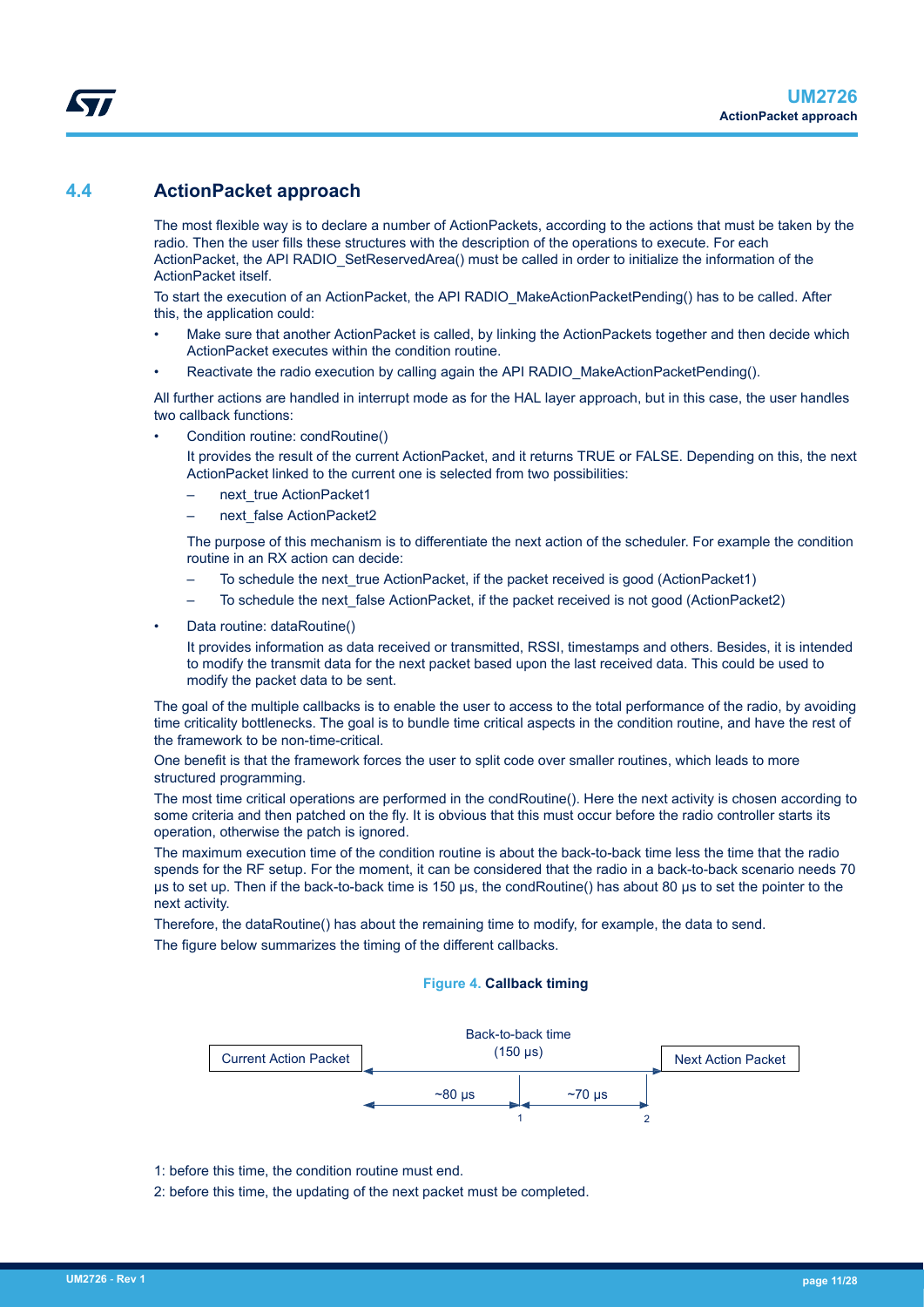<span id="page-11-0"></span>ST

## **4.5 TX example with ActionPacket**

Below is an example where the radio is programmed to send a packet periodically, with a time between two consecutive packets of 10 ms. Each packet contains 3 bytes of data. The ActionPacket structure is used to define this operation.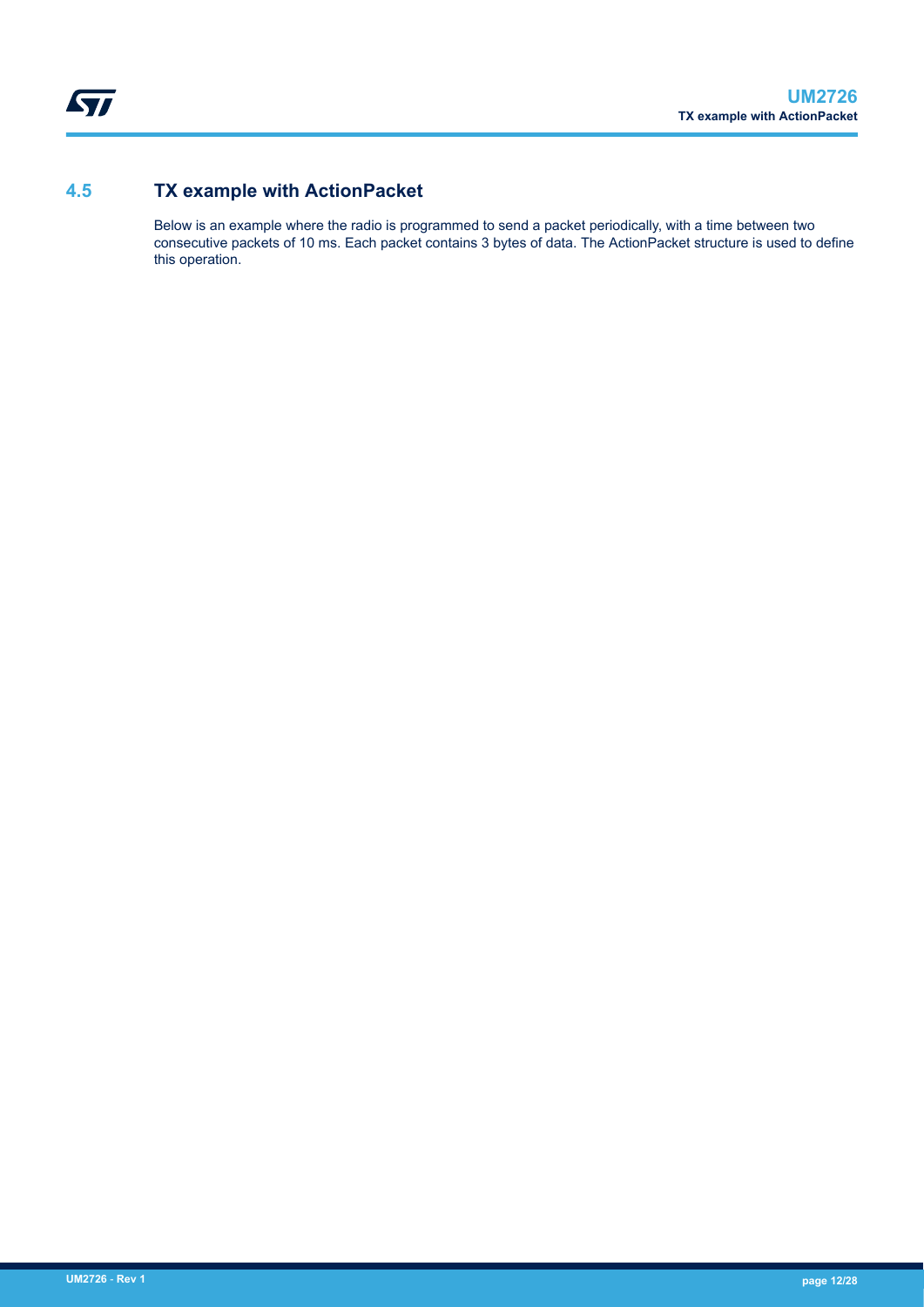```
int8 t packet[5];
ActionPacket txAction;
int main(void)
{
 HAL_VTIMER_InitType VTIMER InitStruct =
  {HS_STARTUP_TIME, INITIAL_CALIBRATION, 
  CALIBRATION INTERVAL};
   /* System initialization function */
   if (SystemInit(SYSCLK_64M, BLE_SYSCLK_32M)!=SUCCESS) {
      /* Error during system clock configuration take appropriate action */
     while(1):
   }
   /* Radio configuration*/
 RADIO Init();
   /* Timer Init */
 HAL VTIMER Init(&VTIMER InitStruct);
  /* Set the channel (22) and the channel increment (0) \star/
 RADIO SetChannel (STATE MACHINE 0, 22, 0);
   /* Sets of the Network ID and the CRC initial value */
 RADIO SetTxAttributes(STATE MACHINE 0,0x88DF88DF, 0x555555);
   /* Set the RF output power at max level */
  RADIO_SetTxPower(MAX_OUTPUT_RF_POWER); 
packet[0] = 1; /* Header field */
packet[1] = 3; /* Length field */
 packet [2] = 2; /* Data */
 packet[3] = 3;packet[4] = 4; /* Builds ActionPacket (txAction) for sending a
  single packet and schedules
   the next ActionPacket as itself (txAction) */
  txAction.StateMachineNo = STATE MACHINE 0;
   /* Make a TX action with time relative to Wakeup
  Timer and enable the PLL calibration */
   txAction.ActionTag = RELATIVE | TIMER_WAKEUP | TXRX |
  PLL_TRIG;
  /* 10 ms before operation */ txAction.WakeupTime = 10000;
   /* Pointer to the data to send */
   txAction.data = packet; 
    /* Pointer to next ActionPacket: txAction */
   txAction.next_true = &txAction;
   /* Do nothing */
 txAction.next_false = NULL 0; /* Condition routine for selecting next ActionPacket*/
   txAction.condRoutine = conditionRoutine; 
   /* Data routine called after conditionRoutine */
  txAction.dataRoutine = dataRoutine;
   /* Records the ActionPacket information */
 RADIO SetReservedArea(&txAction);
   /* Execute the ActionPacket */
 RADIO MakeActionPacketPending(&txAction);
 while(1) {
   HAL VTIMER Tick();
\qquad \} return 0;
}
void BLE_TX_RX_IRQHandler(void)
{
 RADIO IRQHandler();
}
```
The condition callback triggers the execution of next scheduled ActionPacket (txAction), while the data callback is not used in this case, but must be defined anyway.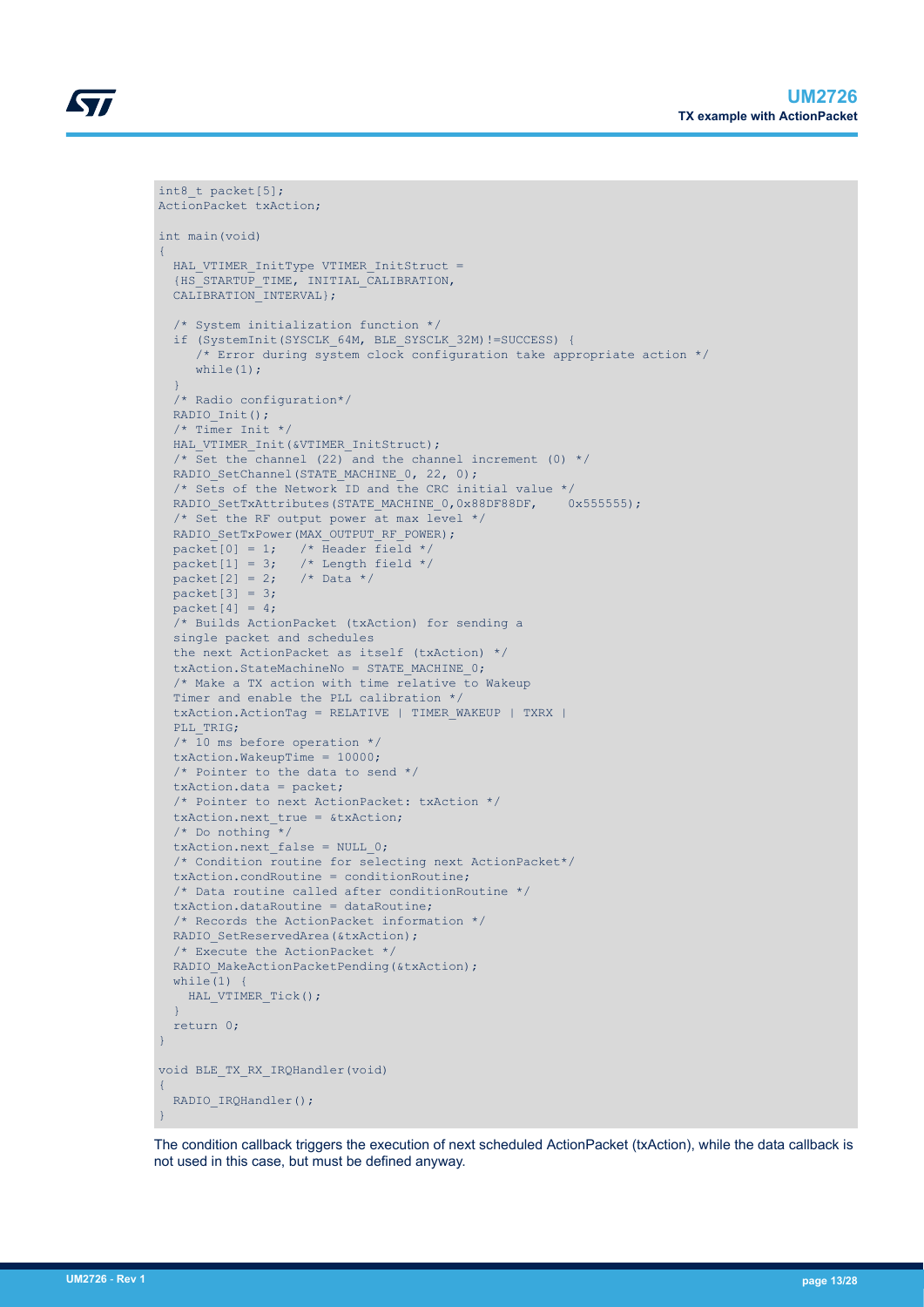```
uint8 t conditionRoutine(ActionPacket* p)
\{ /* Check if the TX action is ended */
  if( p ->status & BLUE_STATUSREG_PREVTRANSMIT) != 0) { 
\rightarrow\frac{1}{x} The TRUE schedules the next true action: txAction */
   return TRUE;
}
uint8 t dataRoutine(ActionPacket* p, ActionPacket* next)
{
   return TRUE;
}
```
## **4.6 RX example with ActionPacket**

<span id="page-13-0"></span>S7

Below is an example where the radio is programmed to go to RX state periodically. The delay between each RX operation is 9 ms. This ensures that after the first good reception, the RX device wakes up always 1 ms before the TX device (configured in [Section 4.5 TX example with ActionPacket\)](#page-11-0) starts to send the packet (guard time). The RX timeout is 20 ms. This value is big enough to ensure that at least one packet should be received. The ActionPacket structure is used to define this operation.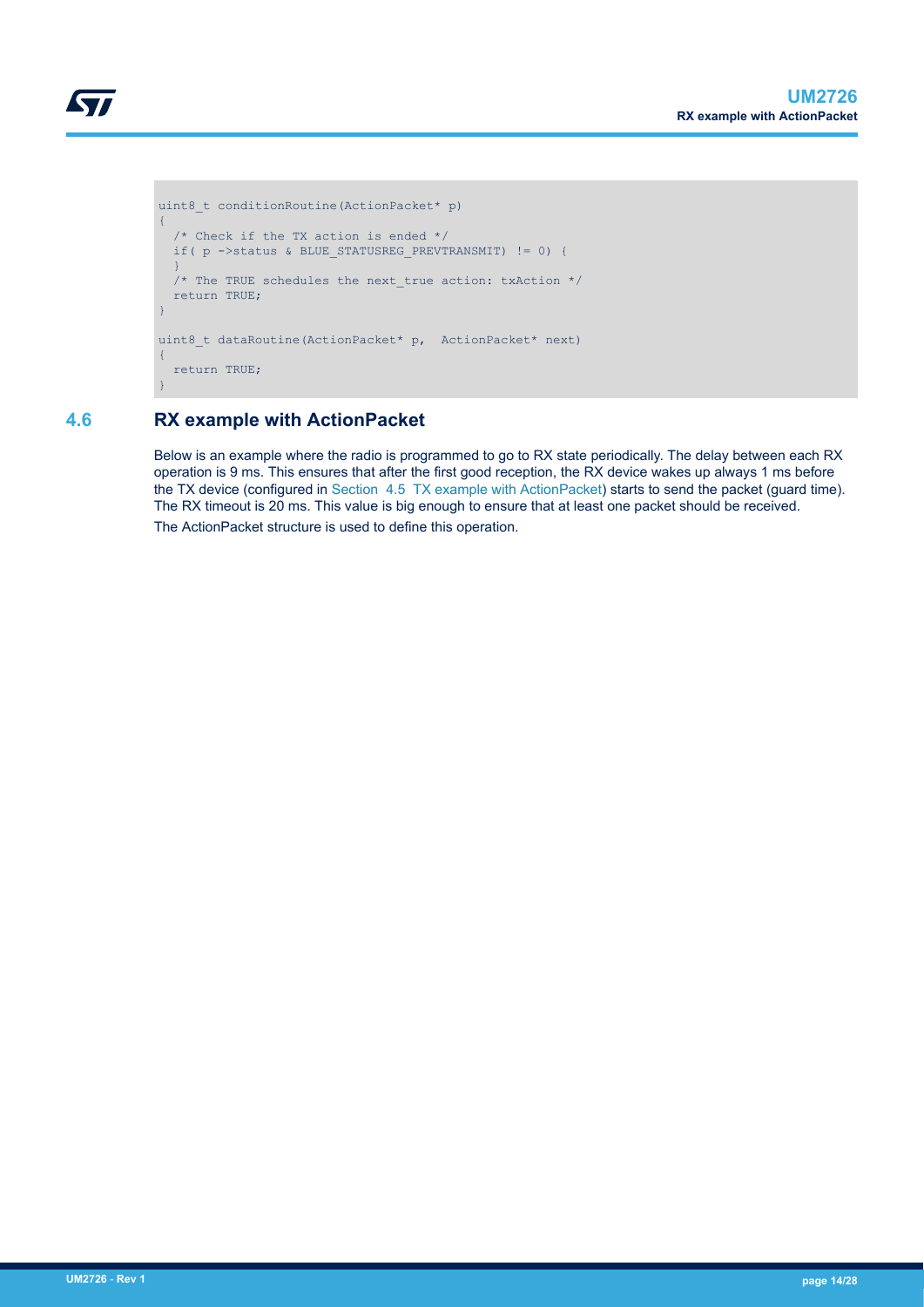

```
int main(void)
{
    HAL VTIMER InitType VTIMER InitStruct =
     {HS_STARTUP_TIME, INITIAL_CALIBRATION, 
     CALIBRATION_INTERVAL};
     if (SystemInit(SYSCLK_64M,BLE_SYSCLK_32M)!= SUCCESS) {
        /* Error during system clock configuration
```
ActionPacket rxAction;

```
 take appropriate action */
       while(1);
     }
     /* Radio configuration*/
    RADIO Init();
     /* Timer Init */
    HAL VTIMER Init(&VTIMER InitStruct);
    /* Set the channel (22) and the channel increment (0) */RADIO SetChannel (STATE MACHINE 0, 22, 0);
     /* Sets of the Network ID and the CRC initial value */
     /* RX timeout 20 ms*/
    RADIO SetGlobalReceiveTimeout(20000);
     rxAction. MaxReceiveLength = 255;
    RADIO SetTxAttributes(STATE MACHINE 0, 0x88DF88DF, 0x555555);
     /* Builds ActionPacket (rxAction) to make a reception and schedules 
     the next ActionPacket at itself (rxAction) */
     rxAction.StateMachineNo = STATE_MACHINE_0;
     /* Make a RX action with time relative to Wakeup Timer and enable the PLL calibration */
     rxAction.ActionTag = RELATIVE | TIMER_WAKEUP | PLL_TRIG;
     /* 9 ms before operation */
     rxAction.WakeupTime = 9000;
     /* Pointer to the array where the data are received */ 
     rxAction.data = packet;
     /* Pointer to next ActionPacket: rxAction */
     rxAction.next_true = &rxAction;
     /* Do nothing */
    rxAction.next false = NULL 0;
     /* Condition routine for selecting next ActionPacket*/
     rxAction.condRoutine = conditionRoutine; 
     /* Data routine called after conditionRoutine : RSSI, RX timestamps, 
     data received or data modification before next transmission*/
     rxAction.dataRoutine = dataRoutine;
     /* Records the ActionPacket information */
    RADIO SetReservedArea(&rxAction);
     /* Execute the ActionPacket */ 
    RADIO MakeActionPacketPending(&rxAction);
    while(1) {
       HAL VTIMER Tick();
\left\{\begin{array}{cc} 1 & 1 \\ 1 & 1 \end{array}\right\} return 0;
void BLE_TX_RX_IRQHandler(void)
  RADIO IRQHandler();
```
The condition callback triggers the execution of next scheduled ActionPacket (rxAction), while the data callback is not used in this case, but must be defined anyway.

}

{

}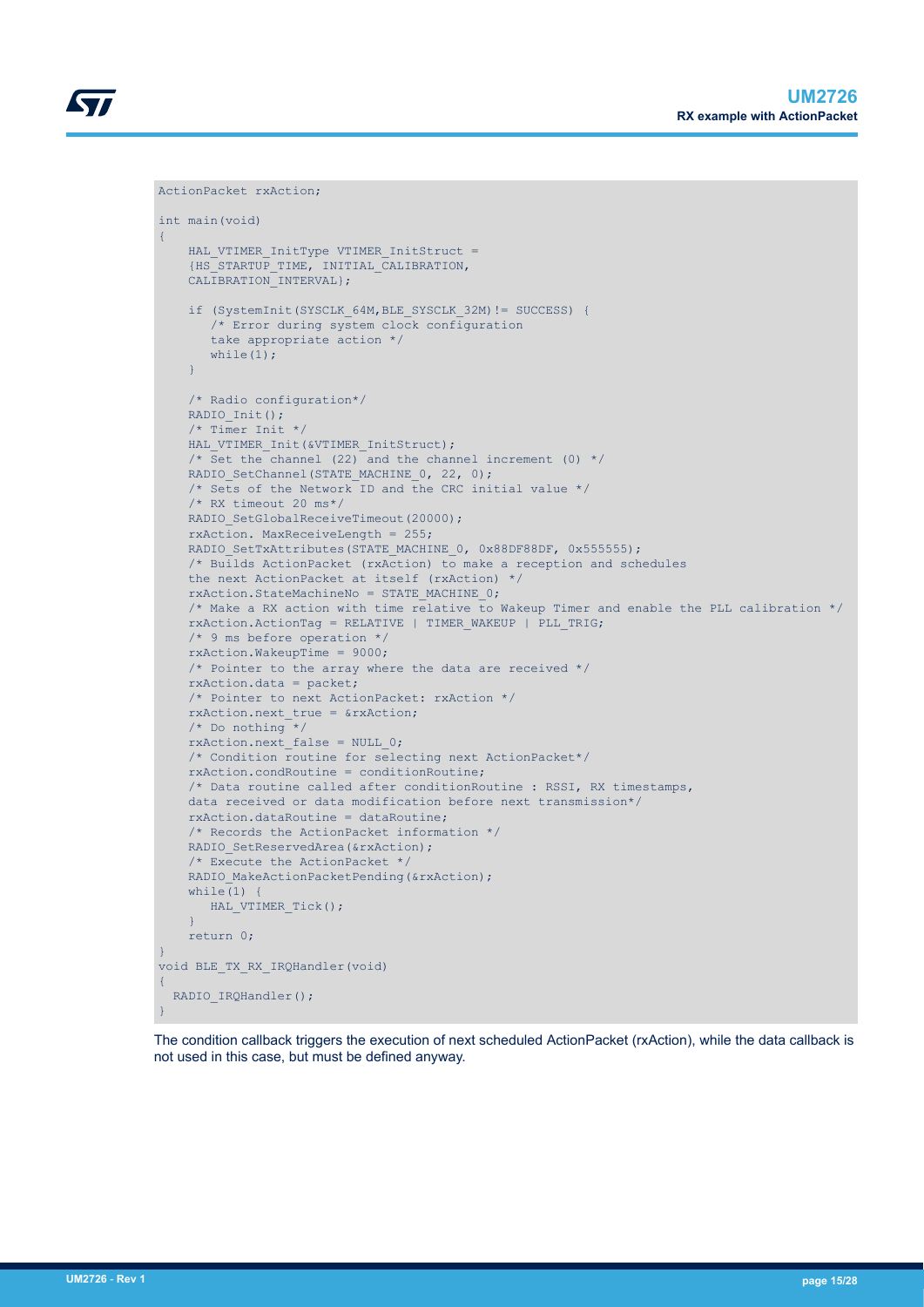```
KY7
```

```
uint8 t conditionRoutine(ActionPacket* p)
{
   /* Check if the RX action is ended */
  if( (p->status & BLUE STATUSREG PREVTRANSMIT) == 0) {
    /* Check if a packet with a valid CRC is received */
     if((p->status & BLUE_STATUSREG_RCVOK) != 0) {
\left\{\begin{array}{cc} 1 & 1 \\ 1 & 1 \end{array}\right\} /* Check if a RX timeout occurred */
    else if( (p->status & BLUE_INTERRUPT1REG_RCVTIMEOUT) != 0) {
\left\{\begin{array}{cc} 1 & 1 \\ 1 & 1 \end{array}\right\} /* Check if a CRC error occurred */
    else if ((p->status & BLUE INTERRUPT1REG RCVCRCERR) != 0) {
     }
   }
   /* Triggers the next reception */
   return TRUE;
}
uint8 t dataRoutine(ActionPacket* p, ActionPacket* next)
{
   /* Check if the RX action is ended */
   if( (p->status & BLUE_STATUSREG_PREVTRANSMIT) == 0) { 
     /* Check if a packet with a valid CRC is received */
    if((p->status & BLUE STATUSREG RCVOK) != 0) {
      \frac{1}{x} Retrieve the information from the packet */
       // p->data contains the data received: header field | length field | data field
       // p->rssi
       // p->timestamp_receive
     }
     /* Check if a RX timeout occurred */
    else if( (p->status & BLUE INTERRUPT1REG RCVTIMEOUT) != 0) {
\longrightarrow /* Check if a CRC error occurred */
    else if ((p->status & BLUE INTERRUPT1REG RCVCRCERR) != 0) {
     }
   }
   return TRUE;
```
}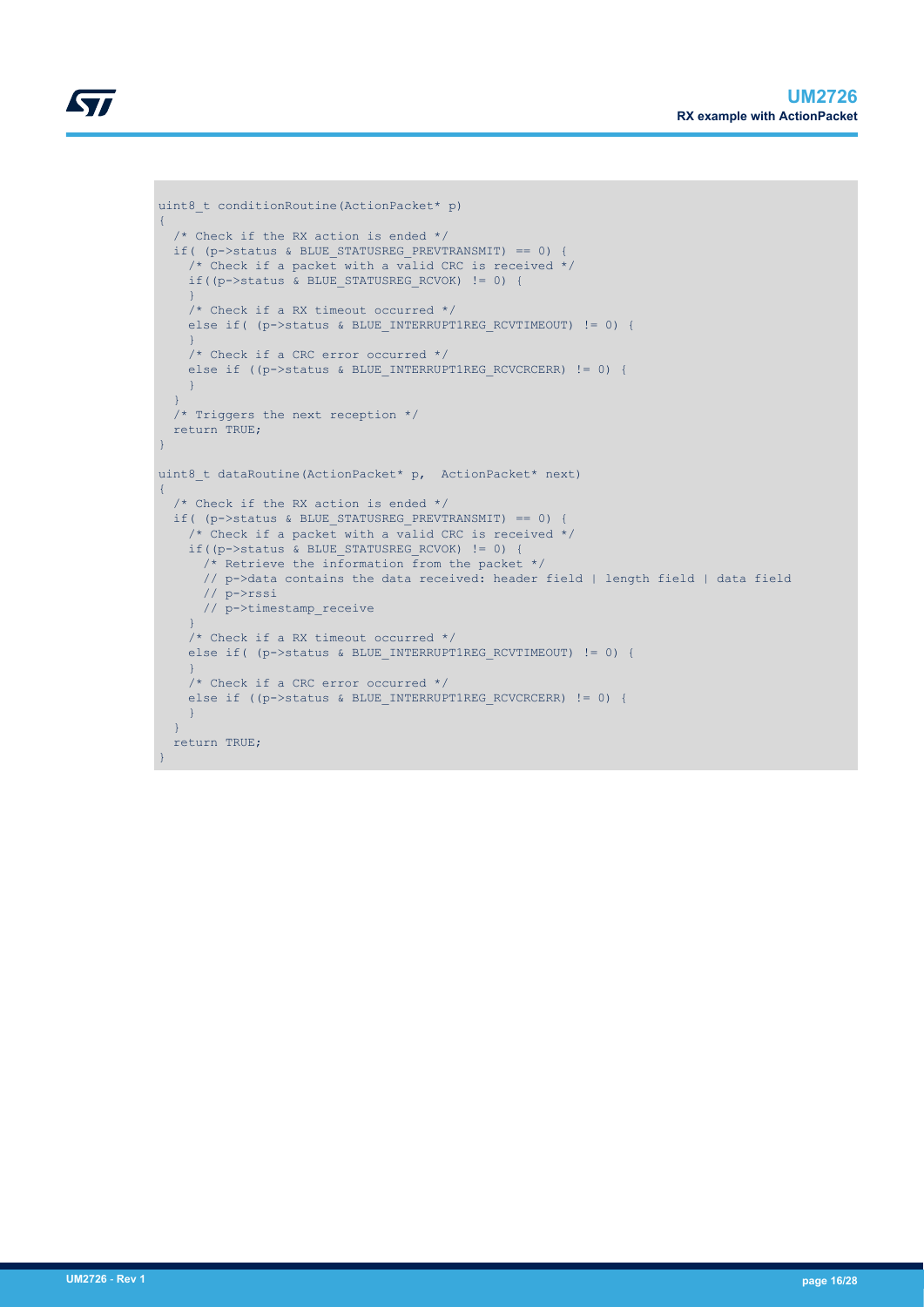<span id="page-16-0"></span>

## **5 The BlueNRG-LP proprietary over-the-air (OTA) firmware**

This section describes the BlueNRG-LP proprietary over-the-air (OTA) firmware upgrade based on the radio lowlevel driver, which provides access to the BlueNRG-LP devices in order to send and receive packets without using the Bluetooth link layer.

This section describes two roles: server and client.

The former node is in charge of sending over-the-air a binary image to the client node.

The latter node acts as a reset manager program choosing, which application to run: the OTA client application that communicates with the server node in order to get the binary image and update its Flash memory with it; or the application loaded previously (with OTA or in another way).

### **5.1 OTA server application**

The OTA server application is in charge of sending over-the-air a binary image to the client node. The image is acquired through the UART port by using the YMODEM communication protocol.

The server state machine is implemented by using two state machine routines:

- A state machine dedicated to the YMODEM protocol
- A state machine dedicated to the OTA protocol

A token is used to decide which state machine runs.

#### **5.1.1 OTA server state machine**

The following diagram shows the state machine implemented for the OTA server node including both OTA protocol and YMODEM protocol.



There are 4 YMODEM states:

- **SIZE:** it is the first YMODEM communication where the user provides the size of the binary file.
- **LOAD:** it is the main state where up to 1 kB of data (binary image) is received and stored in RAM memory.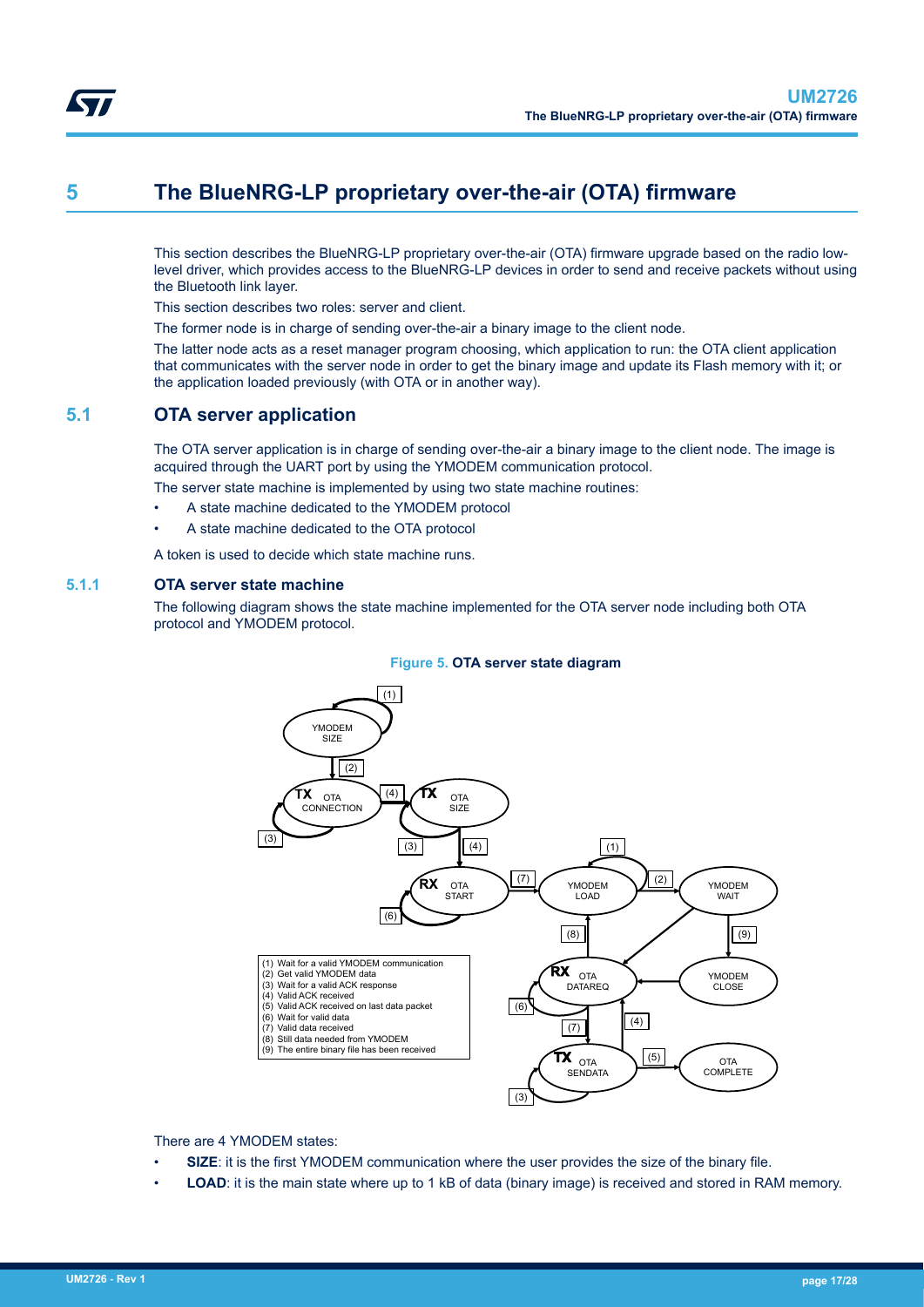- <span id="page-17-0"></span>• **WAIT**: it is a transient state where it is checked if the entire binary image has been received or not.
- **CLOSE**: it is the state in charge of closing the YMODEM communication once the entire binary image has been received.

Any communication issue through the UART YMODEM is handled with a general abort of the application. The application starts over.

There are 6 OTA states:

- **CONNECTION**: once the size of the binary image file has been received (YMODEM SIZE state), a new firmware update sequence is started, so the server starts to send packets periodically, "connection packet", in order to show its availability to make a connection. If an ACK response to the "connection packet" is received, then the connection with the client is considered established.
- **SIZE:** during this state, the server sends a "size packet" to the client, showing the size of the binary image that it can send.
- **START:** it is the state where the client says to the server to start the over-the-air firmware update. The client can send a "start packet" or a "not start packet" according to the size of the binary image received during the SIZE state. If the server receives a "start packet", then the OTA firmware update starts. Otherwise, the server goes to CONNECTION state looking for a next connection.
- **DATAREQ:** the server receives the number of the packets to send (sequence number) from the client.
- **SENDATA:** the server sends the requested (through the sequence number) packet to the client. All the data packets have the same length, but the last one that can have a reduced length. If the data request are still not acquired, the server goes to YMODEM LOAD state and gets the next part of the binary image.
- **COMPLETE**: when the client has acknowledged the last data packet, then the entire binary image has been transferred and the OTA operation is completed.

The RF communication during the OTA operations is managed through re-transmission and a certain number of retries is preprogrammed. If the number of retries during a single state goes through the maximum number of retries configured, then the OTA operation is aborted and the application starts over.

#### **5.1.2 OTA server packet frame**

The packet frame used is based on the packet format of the radio low-level driver framework

#### **Figure 6. Packet frame format**

| Preamble | <b>NetworkID</b> | Header | Length | Data     | CRC     |
|----------|------------------|--------|--------|----------|---------|
| byte     | 4 bytes          | ' bvte | 1 byte | variable | 3 bytes |

The header of the packet is used to provide the information about the state where actually the server operates, while the data of the packet provides the information such as the size of the binary image or the data block of the binary image. The NetworkID can be configured by the user, and must be the same both for the server and for the client.

The packet list sent by the server is the following:

• **Connection packet**: it does not contain the data field. The header is set to 0xA0.

#### **Figure 7. Connection packet**

| Preamble          | <b>NetworkID</b> | <b>Header</b> | Length |         |
|-------------------|------------------|---------------|--------|---------|
| <sup>1</sup> byte | 4 bytes          | 0xA0          | 0x00   | 3 bytes |

• **Size packet**: it contains 4 bytes of data with the information about the size of the binary image in MSB first.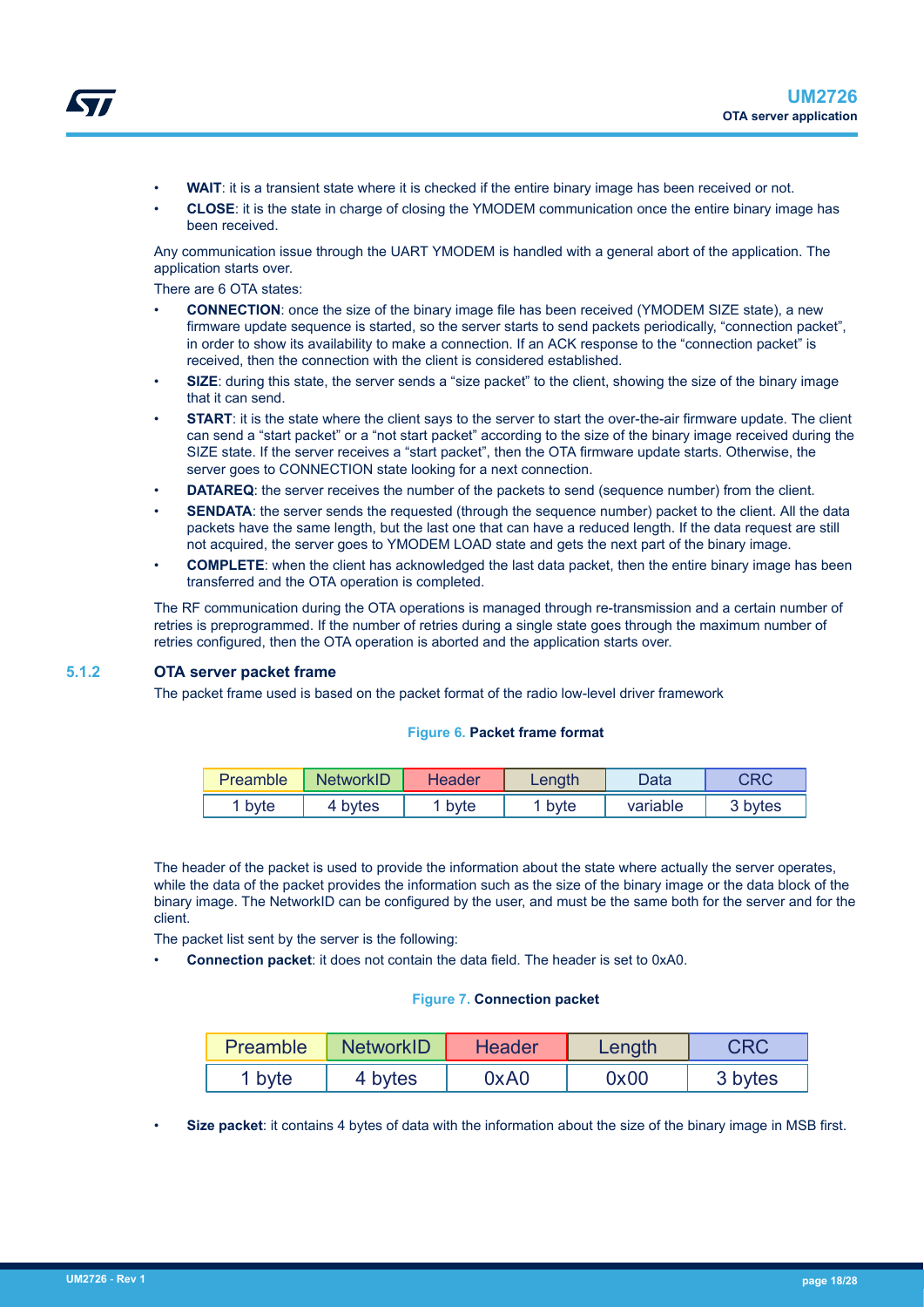#### **Figure 8. Size packet**

<span id="page-18-0"></span>

| Preamble | <b>NetworkID</b> | Header | Length | Data                 | CRC     |
|----------|------------------|--------|--------|----------------------|---------|
| 1 byte   | 4 bvtes          | 0xB0   | 0x04   | Image size [4 bytes] | 3 bytes |

**Start ACK packet:** it is the response packet used to acknowledge the start packet of the client.

#### **Figure 9. Start ACK packet**

| <b>Preamble</b>   | <b>NetworkID</b> | <b>Header</b> | Length | <b>CRC</b> |
|-------------------|------------------|---------------|--------|------------|
| <sup>1</sup> byte | 4 bytes          | 0xC0          | 0x00   | 3 bytes    |

• **Data request ACK packet**: it is the response packet used to acknowledge the data request packet of the client.

#### **Figure 10. Data request ACK packet**

| <b>Preamble</b> | <b>NetworkID</b> | <b>Header</b> | Length |         |
|-----------------|------------------|---------------|--------|---------|
| 1 byte          | 4 bytes          | 0xD0          | 0x00   | 3 bytes |

• **Send data packet**: it is the packet with a block of data from the binary image. The sequence number is used to synchronize both the client and the server, and it is used for mechanism of re-transmission.

#### **Figure 11. Send data packet**

| Preamble | NetworkID | <b>Header</b> | _enath   | Data                |                  | מחי<br>∍ד |
|----------|-----------|---------------|----------|---------------------|------------------|-----------|
| byte     | bytes     | 0xE0          | variable | Seq. num. [2 bytes] | Image [variable] | 3 bytes   |

### **5.2 OTA client application**

The OTA client application is a reset manager application that at the start-up takes the decision to "jump" to the user application or activate the client OTA firmware update application.

The client OTA firmware update application is implemented through a state machine that manages the OTA protocol and loads in the user Flash the binary image acquired.

The OTA client application memory size is below the 8 kB of Flash memory.

### **5.2.1 OTA client state machine**

The following diagram shows the state machine for the OTA protocol implemented for the OTA client node.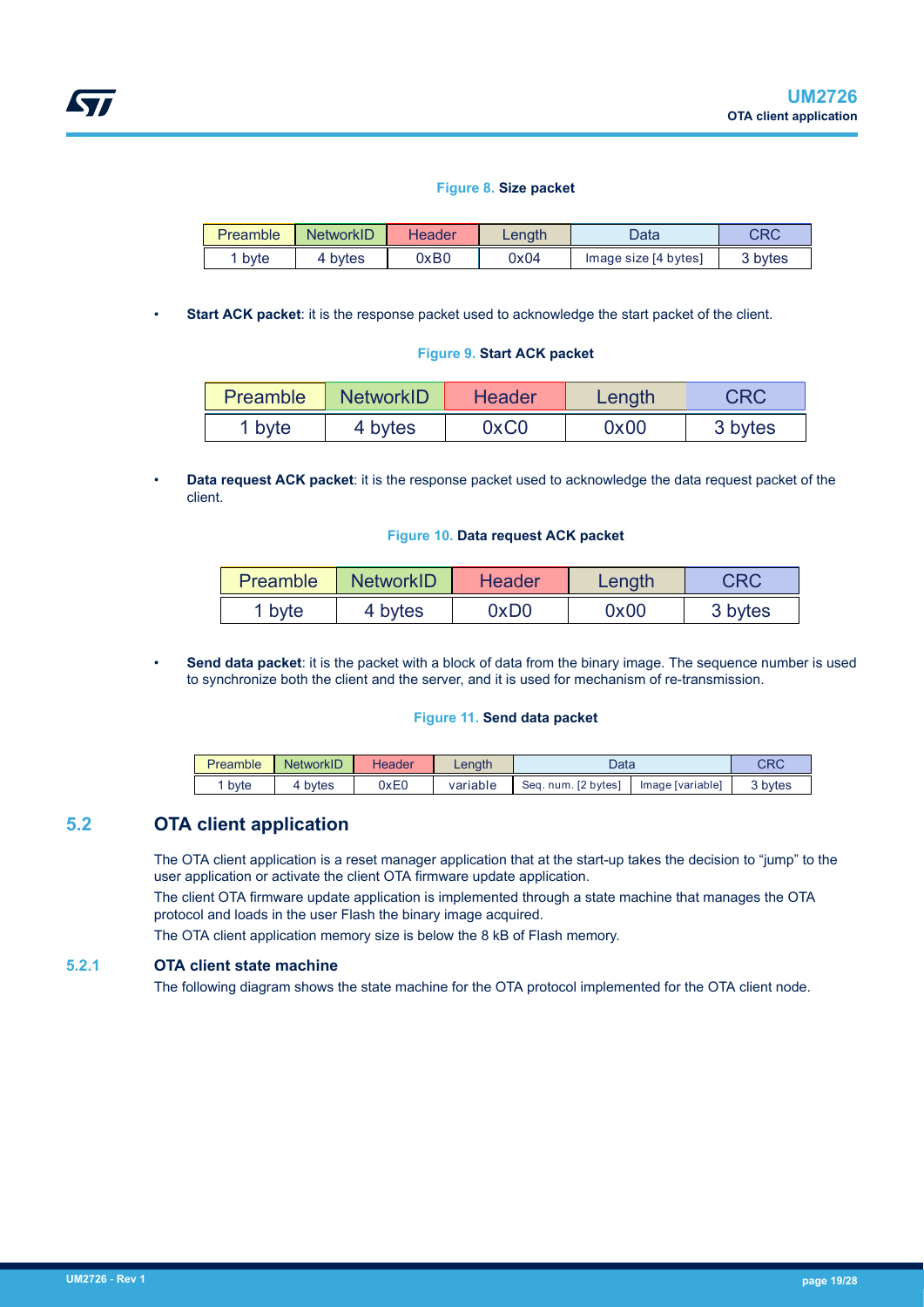#### **Figure 12. OTA client state diagram**

<span id="page-19-0"></span>

There are 8 OTA states:

- **CONNECTION**: it is the starting state for the client. It looks for a valid "connection packet" coming from the server. If the "connection packet" is received, then an ACK response is sent back. This action establishes the connection with the server.
- **SIZE:** during this state, the client gets the "size packet" from the server.
- **START:** it is the state where the client sends the "start packet" to the server. This causes the OTA firmware update to start. The "start packet" is sent only if the size of the binary image fits the user Flash memory.
- **NOTSTART:** the size of the binary image does not fit the user Flash memory of the client (it is too big). Therefore, the OTA firmware update cannot start.
- **DATAREQ**: the client sends to the server the number of the data packets it needs. This is calculated considering the size of the binary image and the maximum number of bytes that the server can send (defined initially both for the client and server)
- **SENDATA:** the clients gets the data packet requested
- **FLASHDATA:** in this state the data from the data packet are stored inside a buffer and once the size of the buffer is greater or equal to the page size, all the buffer is actually written in the user Flash memory. This operation is done also once the last block of the binary image has been received.
- **COMPLETE**: once the entire binary image has been uploaded in the user Flash memory, the OTA operation is completed.

The RF communication during the OTA operation is managed through re-transmission in order to have a certain number of retries. If the number of retries during a single state goes through the maximum number of retries configured, then the OTA operation is aborted and the application starts over.

#### **5.2.2 OTA client packet frame**

The packet frame used is based on the packet format of the radio low-level driver framework.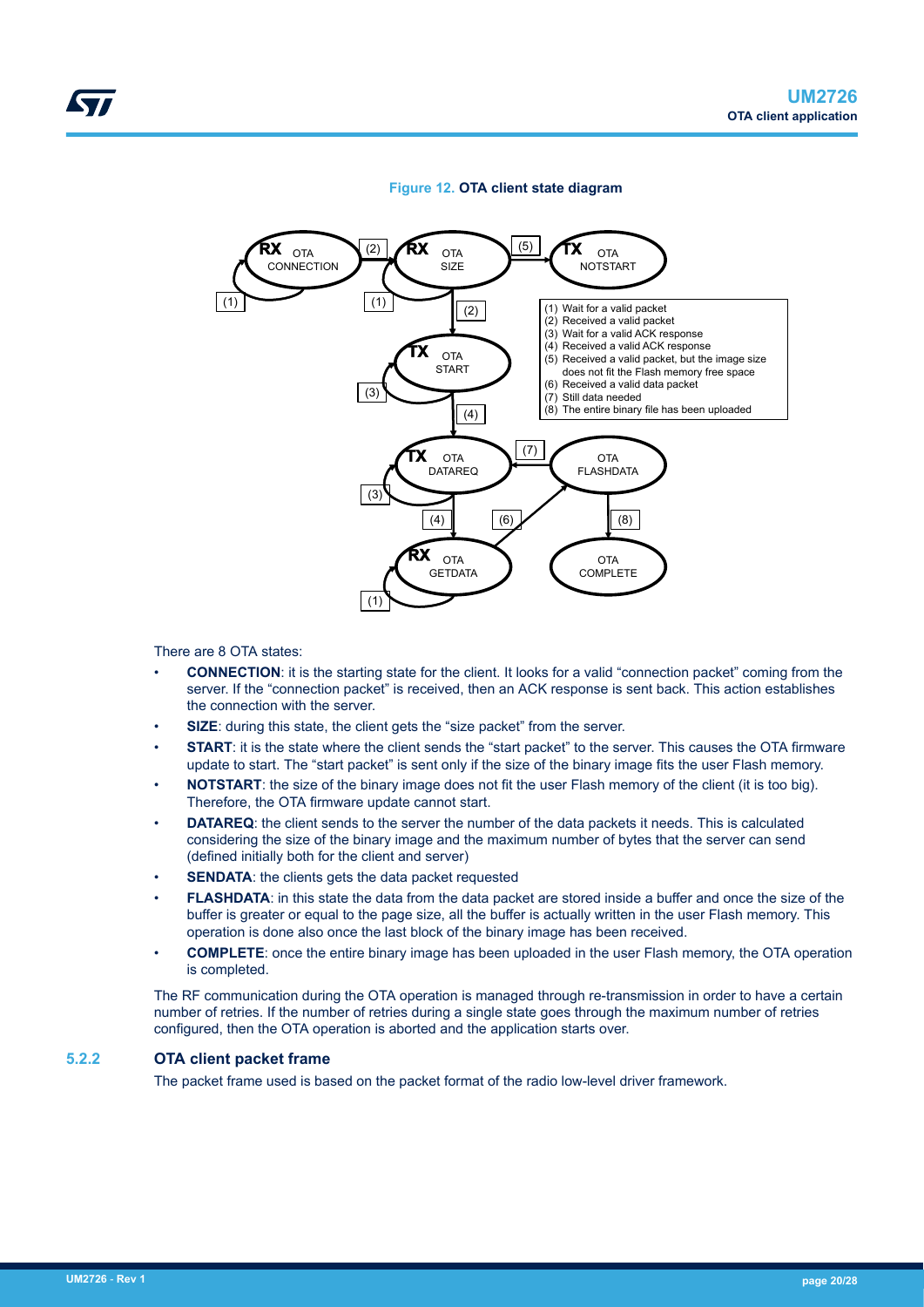#### **Figure 13. Packet frame format (client)**

<span id="page-20-0"></span>

| Preamble | <b>NetworkID</b> | Header | Length | Data     | CRC     |
|----------|------------------|--------|--------|----------|---------|
| byte     | 4 bytes          | ' byte | byte   | variable | 3 bytes |

The header of the packet is used to provide the information about the state where the client actually operates, while the data of the packet is used to request a specific block only of the binary image. The NetworkID can be configured by the user, and must be the same both for the server and for the client.

The packet list sent by the client is the following:

• **Connection ACK packet**: it is the response to the connection packet of the server.

#### **Figure 14. Connection ACK packet**

| <b>Preamble</b>   | <b>NetworkID</b> | <b>Header</b> | Length | <b>CRC</b> |
|-------------------|------------------|---------------|--------|------------|
| <sup>1</sup> byte | 4 bytes          | 0xA0          | 0x00   | 3 bytes    |

• **Size ACK packet**: it is the response to the size packet of the server.

#### **Figure 15. Size ACK packet**

| <b>Preamble</b> | NetworkID | Header | Length | CRC     |
|-----------------|-----------|--------|--------|---------|
| ` byte          | 4 bytes   | 0xB0   | 0x00   | 3 bytes |

**Start packet:** it is used to start OTA operation.

#### **Figure 16. Start packet**

| <b>Preamble</b> | <b>NetworkID</b> | <b>Header</b> | Length | <b>CRC</b> |
|-----------------|------------------|---------------|--------|------------|
| 1 byte          | 4 bytes          | 0xC0          | 0x00   | 3 bytes    |

• **NotStart packet**: it is used to not start OTA operation.

#### **Figure 17. Not start packet**

| Preamble | <b>NetworkID</b> | <b>Header</b> | Length | CRC     |
|----------|------------------|---------------|--------|---------|
| 1 byte   | 4 bytes          | 0xF0          | 0x00   | 3 bytes |

• **Data request packet**: it is used to request a specific data packet to the server.

#### **Figure 18. Data request packet**

| Preamble | <b>NetworkID</b> | Header | Length | Data                | CRC     |
|----------|------------------|--------|--------|---------------------|---------|
| 1 byte   | 4 bytes          | 0dxC   | 0x02   | Seq. num. [2 bytes] | 3 bytes |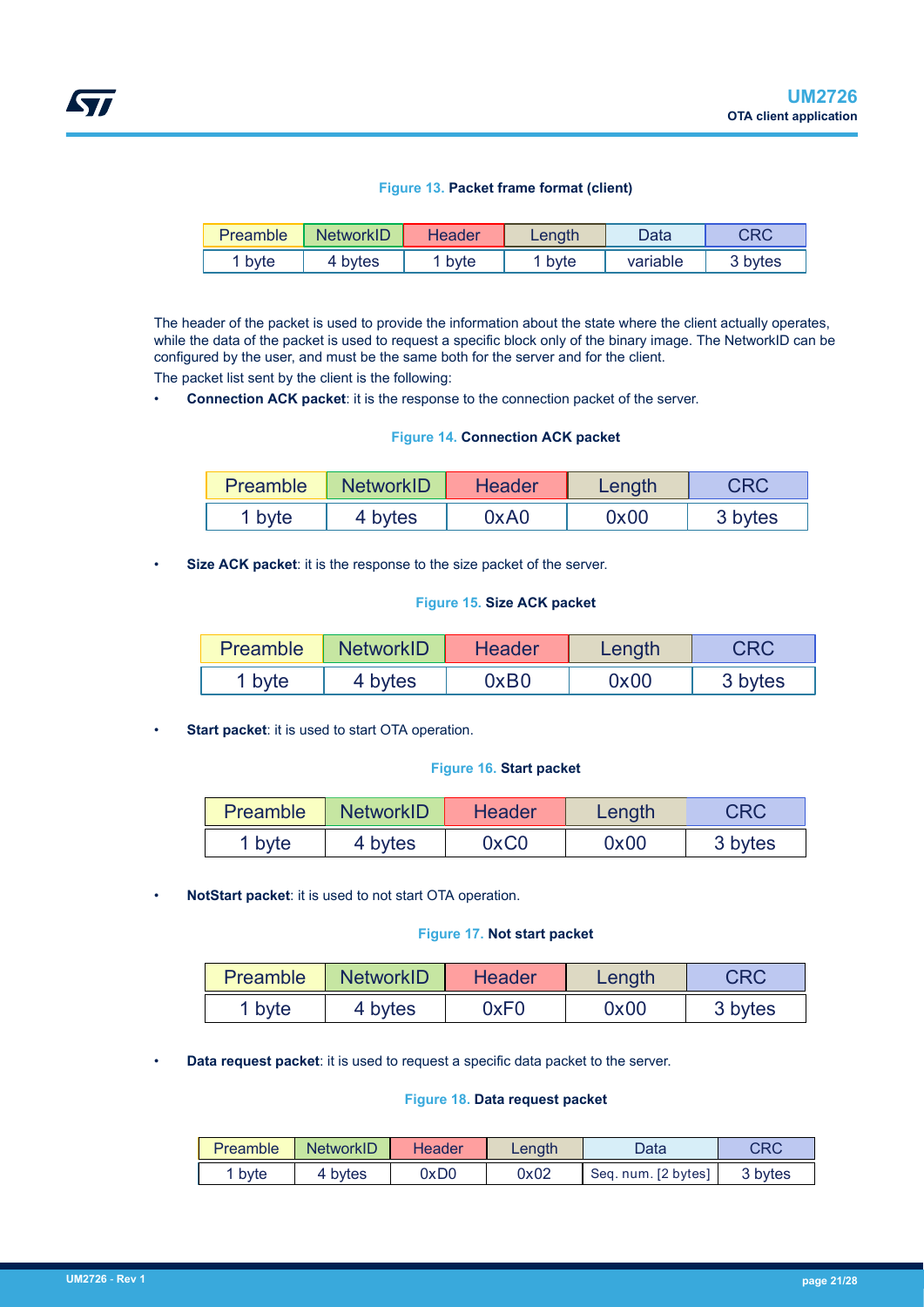<span id="page-21-0"></span>

Send data ACK packet: it is used to ACK the data coming from the server.

#### **Figure 19. Send data ACK packet**

| Preamble          | <b>NetworkID</b> | <b>Header</b> | Length | <b>CRC</b> |
|-------------------|------------------|---------------|--------|------------|
| <sup>1</sup> byte | 4 bytes          | 0xE0          | 0x00   | 3 bytes    |

### **5.3 OTA firmware upgrade scenario**

Hereafter, a scenario for an OTA firmware upgrade operation.

The scenario is made up of two devices.

- The server running the application RADIO\_OTA\_ResetManager, configuration OTA\_Server\_Ymodem.
- The client running the application RADIO\_OTA\_ResetManager, configuration OTA\_Client.

The firmware application is located in the DK folder \Projects\Peripheral\_Examples\Examples\_MIX\RADIO \RADIO\_OTA\_ResetManager.

The steps to follow to have the OTA firmware upgrade are listed below:

1. Power up both the BlueNRG-LP boards and their respective applications OTA\_Server\_Ymodem and OTA\_Client.

The OTA\_Server\_Ymodem board must be plugged with the USB cable to a PC.

- 2. Open the COM port of the board with the OTA\_Server\_Ymodem configuration with a serial terminal program such as TeraTerm or similar.
- 3. Select the transfer mode of a file with YMODEM standard. In TeraTerm, this can be done by opening the menu File, then select transfer, then YMODEM and press send.
- 4. Select the binary image to be uploaded (.bin file). Note that the binary image must be generated as explained in Section 5.4 How to add the OTA client function.
- 5. Once the YMODEM transfer has been completed, the OTA firmware upgrade of the client board is also completed.

Inside the released DK, an example application also containing two configurations reserved to the OTA client functionality, can be found. The example application is the TxRx, which demonstrates a point-to-point communication by using the radio low-level driver. The configurations are:

- TX Use OTA ResetManager.
- RX Use OTA ResetManager.

For these two configurations, the steps explained in Section 5.4 How to add the OTA client function have been applied. The push button PUSH2 of the STEVAL-IDB0011V1 is used to run the OTA Client functionality, in order to update the respective image.

The example is located in \Projects\Peripheral\_Examples\Examples\_MIX\RADIO\RADIO\_TxRx.

### **5.4 How to add the OTA client function**

In order to integrate the OTA client functionality into an existing application, the user must follow the steps below:

1. Reserve the first five pages (10 kB) of the Flash memory for the client application. The linker symbol "MEMORY\_FLASH\_APP\_OFFSET" can be used for this scope as follows:

MEMORY\_FLASH\_APP\_OFFSET =0x2800

The example application TxRx, configurations TX\_Use\_OTA\_ResetManager or RX Use OTA ResetManager can be used as reference.

- 2. Include the files "radio ota.c" and "radio ota.h" in the application project. These files are located in \Library \BLE\_Application\OTA. The files contain the API OTA\_Jump\_To\_Reset\_Manager() used for setting the RAM variable named ota\_sw\_activation and then reset the system.
- 3. Define a trigger to be used to jump from the user application to the OTA client application. This trigger is used to call the function OTA\_Jump\_To\_Reset\_Manager().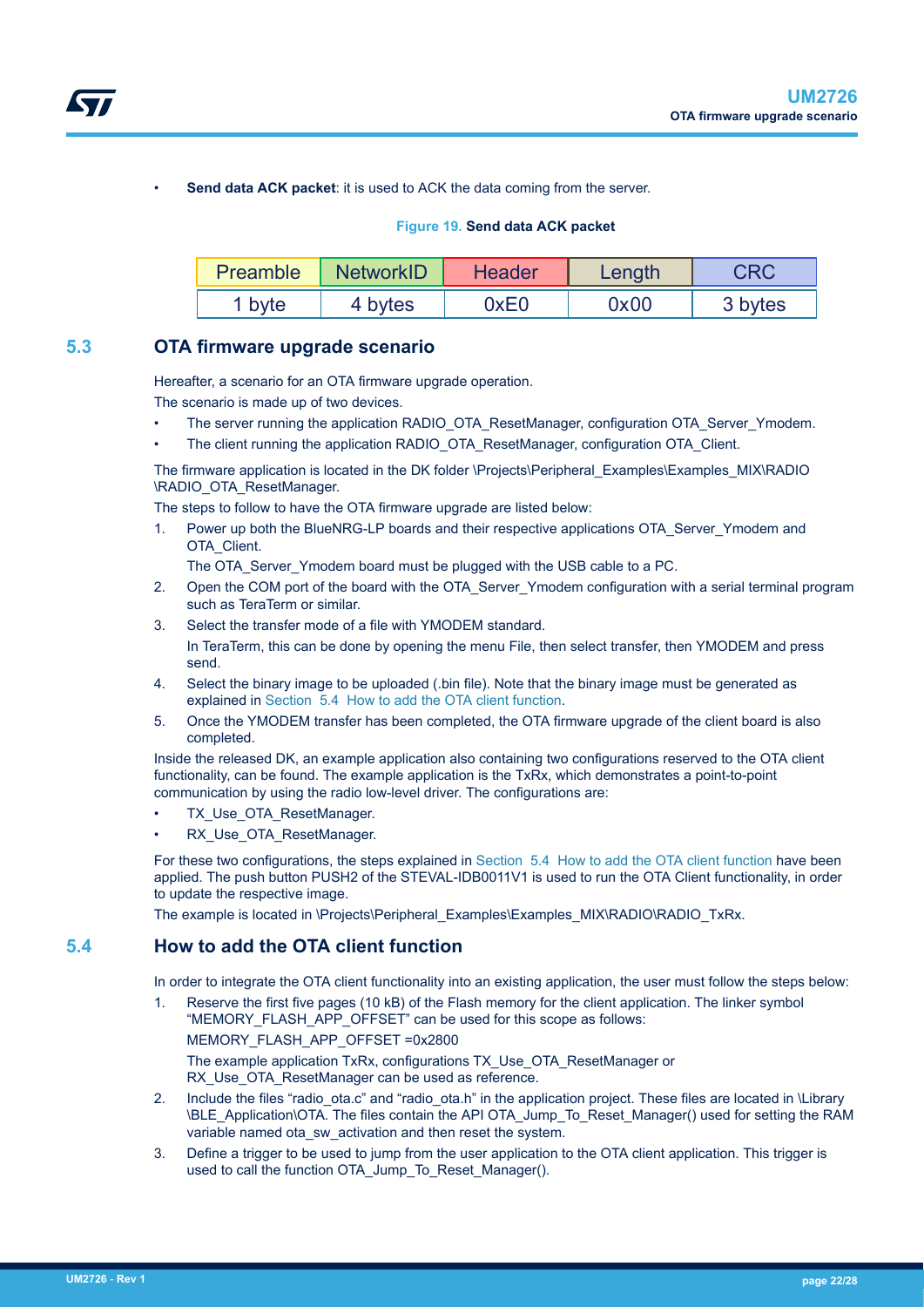**Figure 20. OTA client Flash memory layout**

<span id="page-22-0"></span>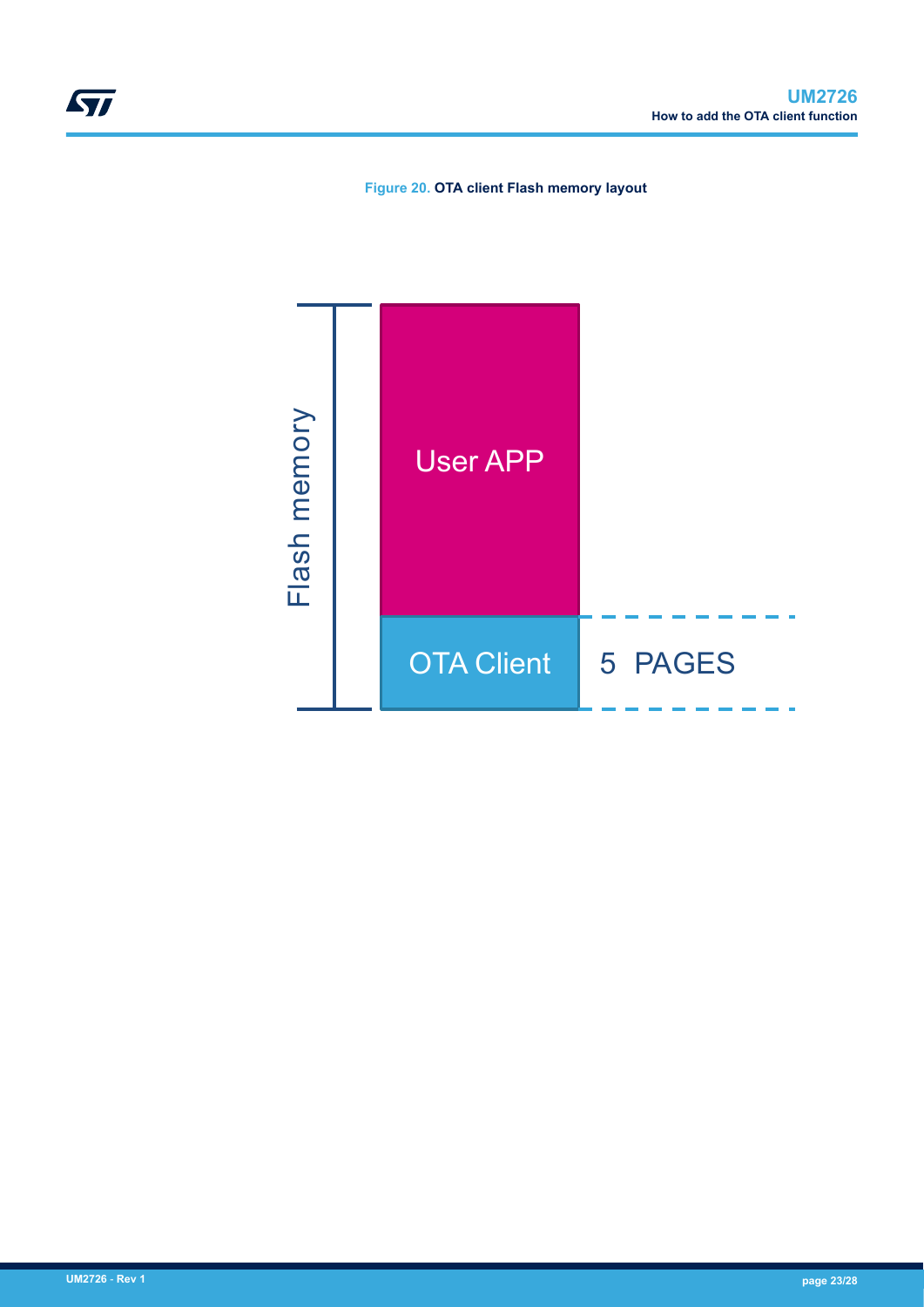## <span id="page-23-0"></span>**Revision history**

### **Table 4. Document revision history**

| <b>Date</b> | <b>Version</b> | <b>Changes</b>   |
|-------------|----------------|------------------|
| 20-Jul-2020 |                | Initial release. |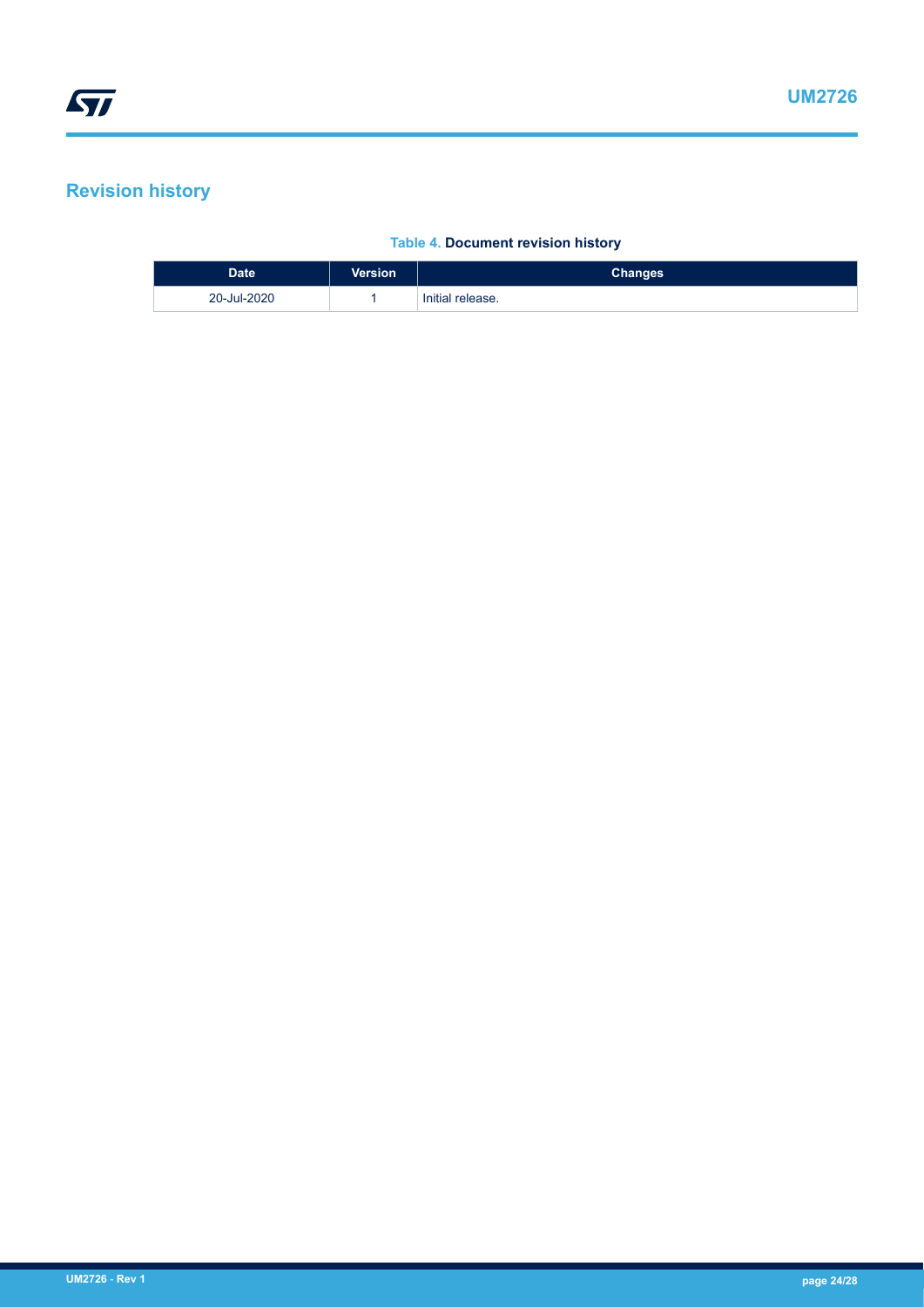## **Contents**

| 1                   |                                                          |       |  |  |  |  |  |  |
|---------------------|----------------------------------------------------------|-------|--|--|--|--|--|--|
| $\overline{2}$      |                                                          |       |  |  |  |  |  |  |
| 3                   |                                                          |       |  |  |  |  |  |  |
|                     | 3.1                                                      |       |  |  |  |  |  |  |
|                     | 3.2                                                      |       |  |  |  |  |  |  |
| $\overline{\bf{4}}$ |                                                          |       |  |  |  |  |  |  |
|                     | 4.1                                                      |       |  |  |  |  |  |  |
|                     | 4.2                                                      |       |  |  |  |  |  |  |
|                     | 4.3                                                      |       |  |  |  |  |  |  |
|                     | 4.4                                                      |       |  |  |  |  |  |  |
|                     | 4.5                                                      |       |  |  |  |  |  |  |
|                     | 4.6                                                      |       |  |  |  |  |  |  |
| 5                   | The BlueNRG-LP proprietary over-the-air (OTA) firmware17 |       |  |  |  |  |  |  |
|                     | 5.1                                                      |       |  |  |  |  |  |  |
|                     |                                                          | 5.1.1 |  |  |  |  |  |  |
|                     |                                                          | 5.1.2 |  |  |  |  |  |  |
|                     | 5.2                                                      |       |  |  |  |  |  |  |
|                     |                                                          | 5.2.1 |  |  |  |  |  |  |
|                     |                                                          | 5.2.2 |  |  |  |  |  |  |
|                     | 5.3                                                      |       |  |  |  |  |  |  |
|                     | 5.4                                                      |       |  |  |  |  |  |  |
|                     |                                                          |       |  |  |  |  |  |  |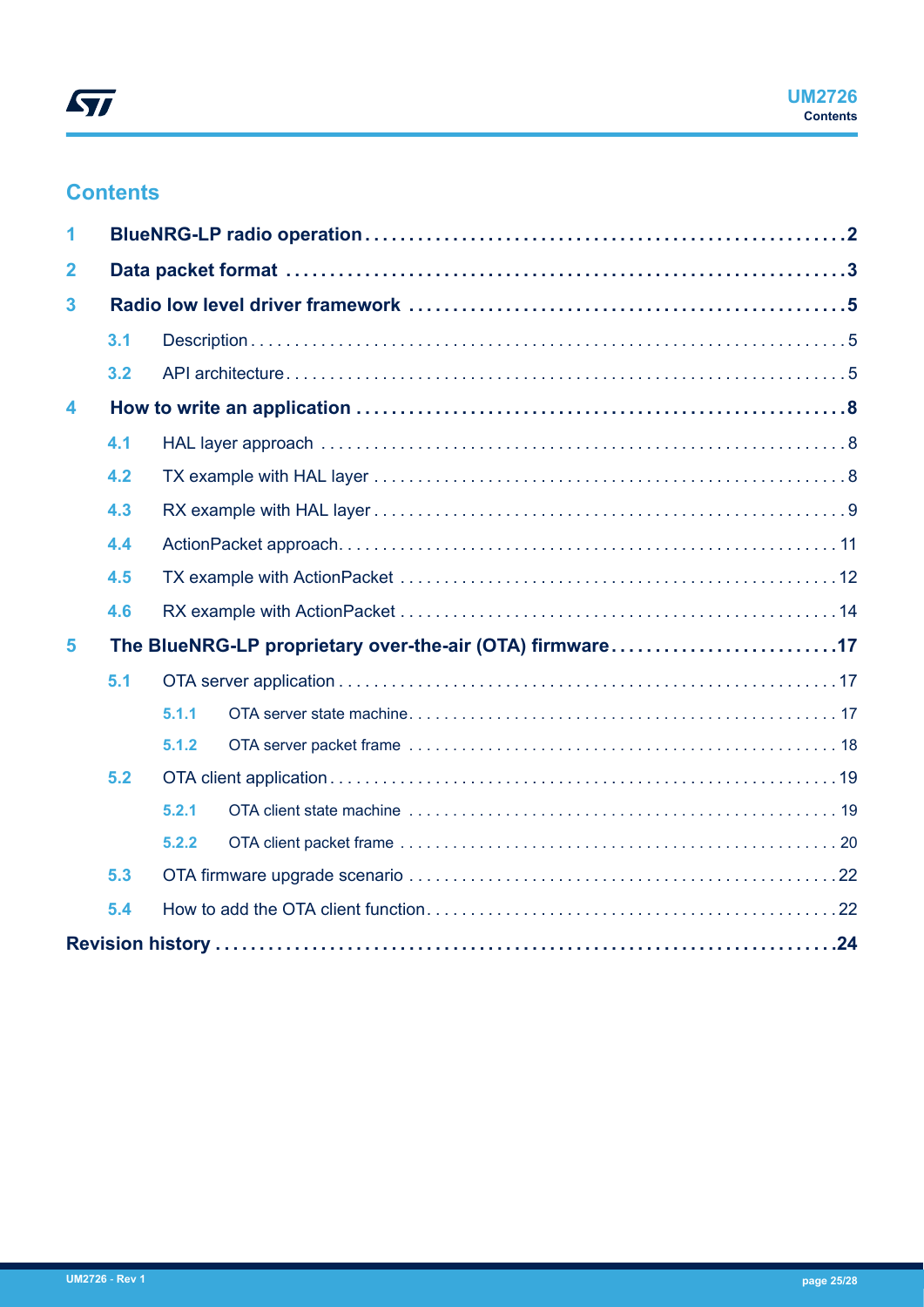## **List of tables**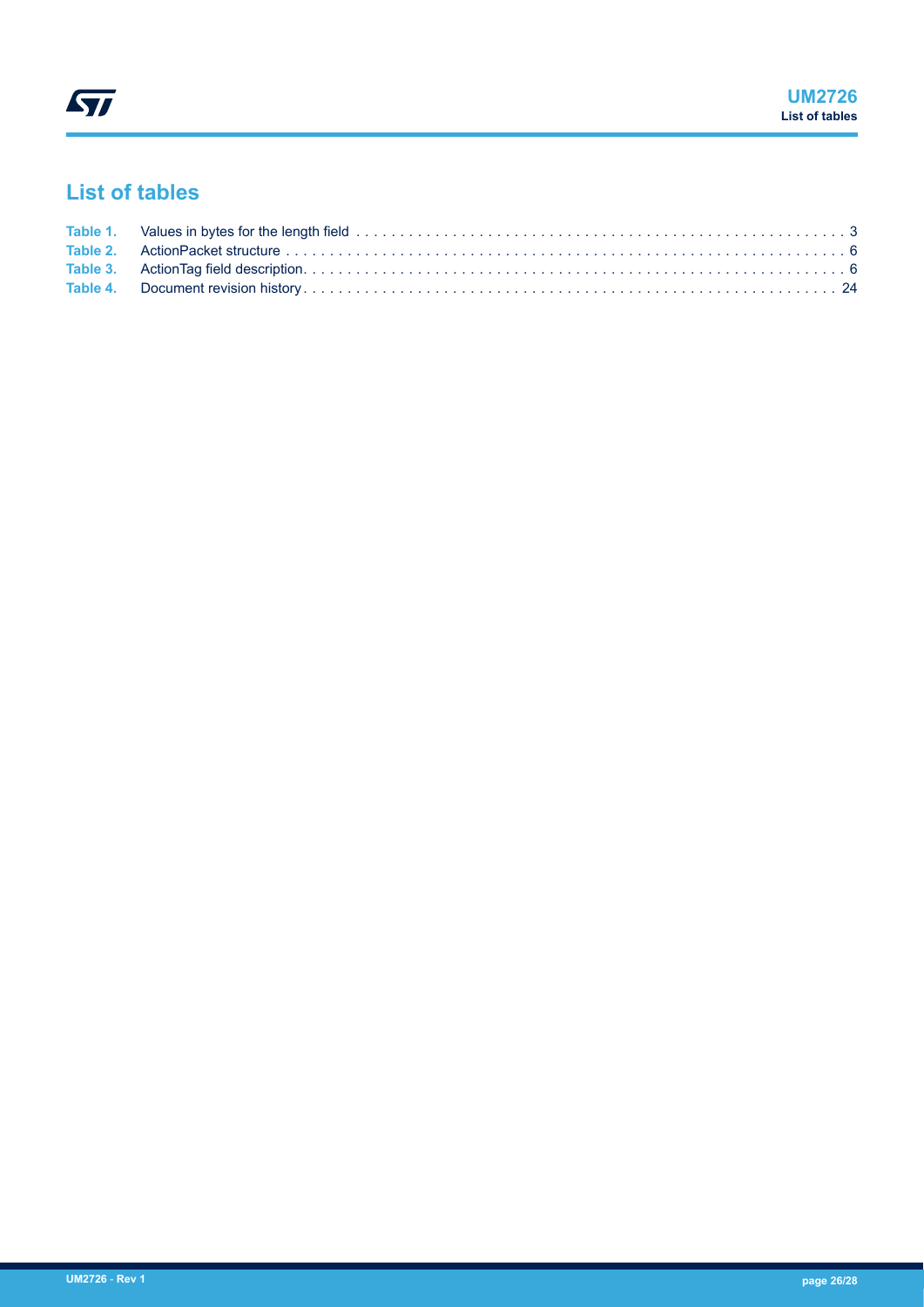# **List of figures**

| Figure 1.  |  |
|------------|--|
| Figure 2.  |  |
| Figure 3.  |  |
| Figure 4.  |  |
| Figure 5.  |  |
| Figure 6.  |  |
| Figure 7.  |  |
| Figure 8.  |  |
| Figure 9.  |  |
| Figure 10. |  |
| Figure 11. |  |
| Figure 12. |  |
| Figure 13. |  |
| Figure 14. |  |
| Figure 15. |  |
| Figure 16. |  |
| Figure 17. |  |
| Figure 18. |  |
| Figure 19. |  |
| Figure 20. |  |